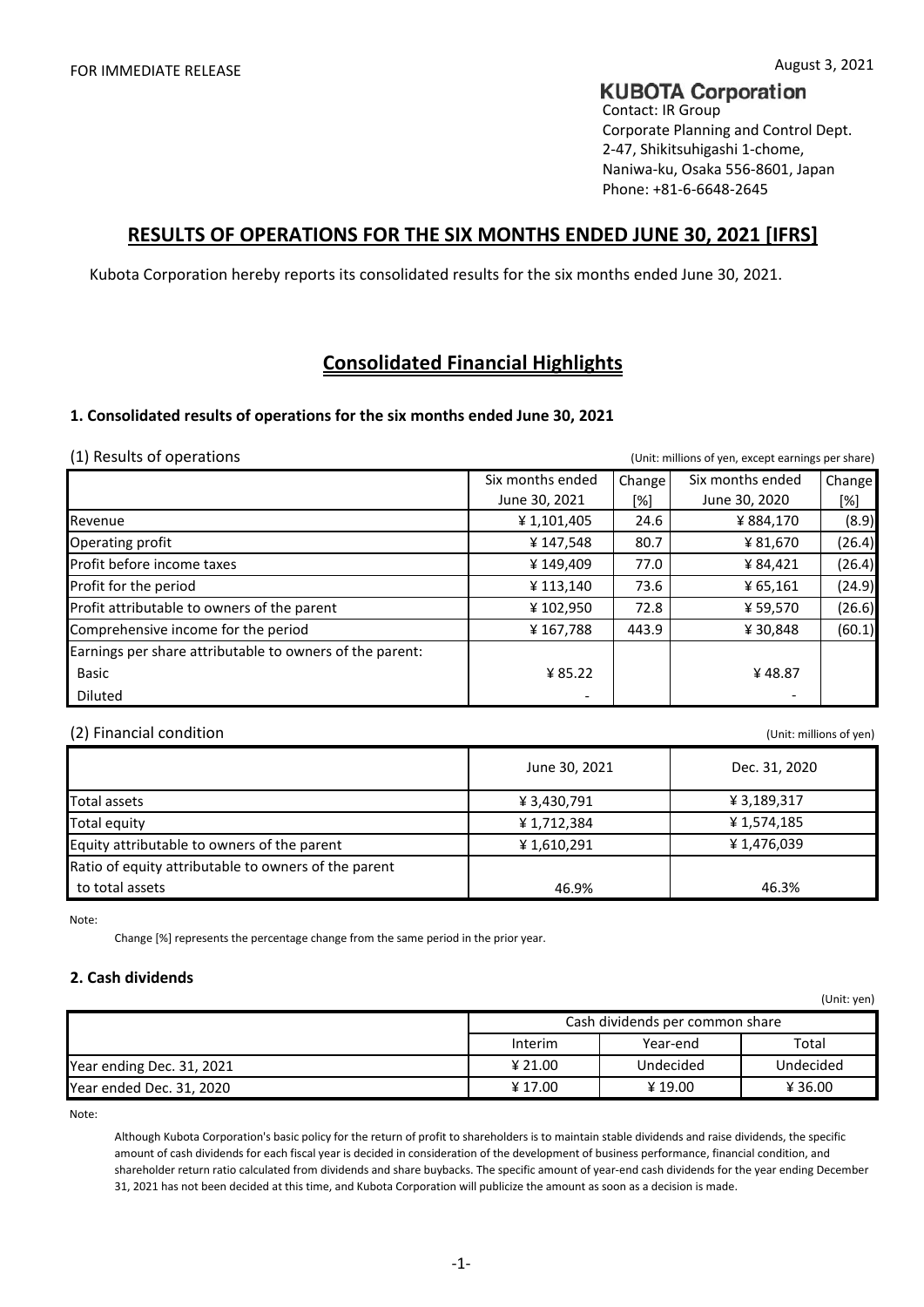### **3. Forecasts of operations for the year ending December 31, 2021**

(Unit: millions of yen, except earnings per share)

|                                                                 | Year ending   | Change |
|-----------------------------------------------------------------|---------------|--------|
|                                                                 | Dec. 31, 2021 | [%]    |
| Revenue                                                         | ¥ 2,150,000   | 16.0   |
| Operating profit                                                | ¥ 260,000     | 48.3   |
| Profit before income taxes                                      | ¥ 263.000     | 41.5   |
| Profit attributable to owners of the parent                     | ¥183,000      | 42.4   |
| Earnings per share attributable to owners of the parent - Basic | ¥151.49       |        |

Notes:

1. Change [%] represents the percentage change from the same period in the prior year.

2. Please refer to the accompanying materials, "1. Review of operations and financial condition (3) Forecasts for the year ending December 31, 2021" on page 6 for further information related to the forecasts of operations.

### **4. Other information**

- (1) Changes in significant subsidiaries during the six months ended June 30, 2021 (changes in specified subsidiaries resulting in the changes in scope of consolidation): None
- (2) Changes in accounting policies and changes in accounting estimates
	- a) Changes in accounting policies required by IFRS: None
	- b) Changes in accounting policies due to reasons other than a) above: None
	- c) Changes in accounting estimates: None

### (3) Number of common shares issued

|    | a) Number of common shares issued including treasury shares as of June 30, 2021                | 1,208,576,846 |
|----|------------------------------------------------------------------------------------------------|---------------|
|    | Number of common shares issued including treasury shares as of December 31, 2020               | 1,208,576,846 |
|    | b) Number of treasury shares as of June 30, 2021                                               | 533.513       |
|    | Number of treasury shares as of December 31, 2020                                              | 643.937       |
| c) | Weighted-average number of common shares outstanding during the six months ended June 30, 2021 | 1,207,946,806 |
|    | Weighted-average number of common shares outstanding during the six months ended June 30, 2020 | 1,218,840,330 |

### (Information on the status of the quarterly review by the independent auditor)

This release is not subject to the quarterly review by the independent auditor.

(Method of obtaining supplementary materials on the financial results)

Kubota Corporation plans to hold a result briefing for institutional investors and securities analysts on August 5, 2021. The supplementary material will be published on the Company's website on the same day.

< Cautionary statements with respect to forward-looking statements >

This document may contain forward-looking statements that are based on management's expectations, estimates, projections, and assumptions. These statements are not guarantees of future performance and involve certain risks and uncertainties, which are difficult to predict. Therefore, actual future results may differ materially from what is forecast in forward-looking statements due to a variety of factors, including, without limitation: general economic conditions in the Company's markets, particularly government agricultural policies, levels of capital expenditures both in public and private sectors, foreign currency exchange rates, the occurrence of natural disasters, continued competitive pricing pressures in the marketplace, as well as the Company's ability to continue to gain acceptance of its products.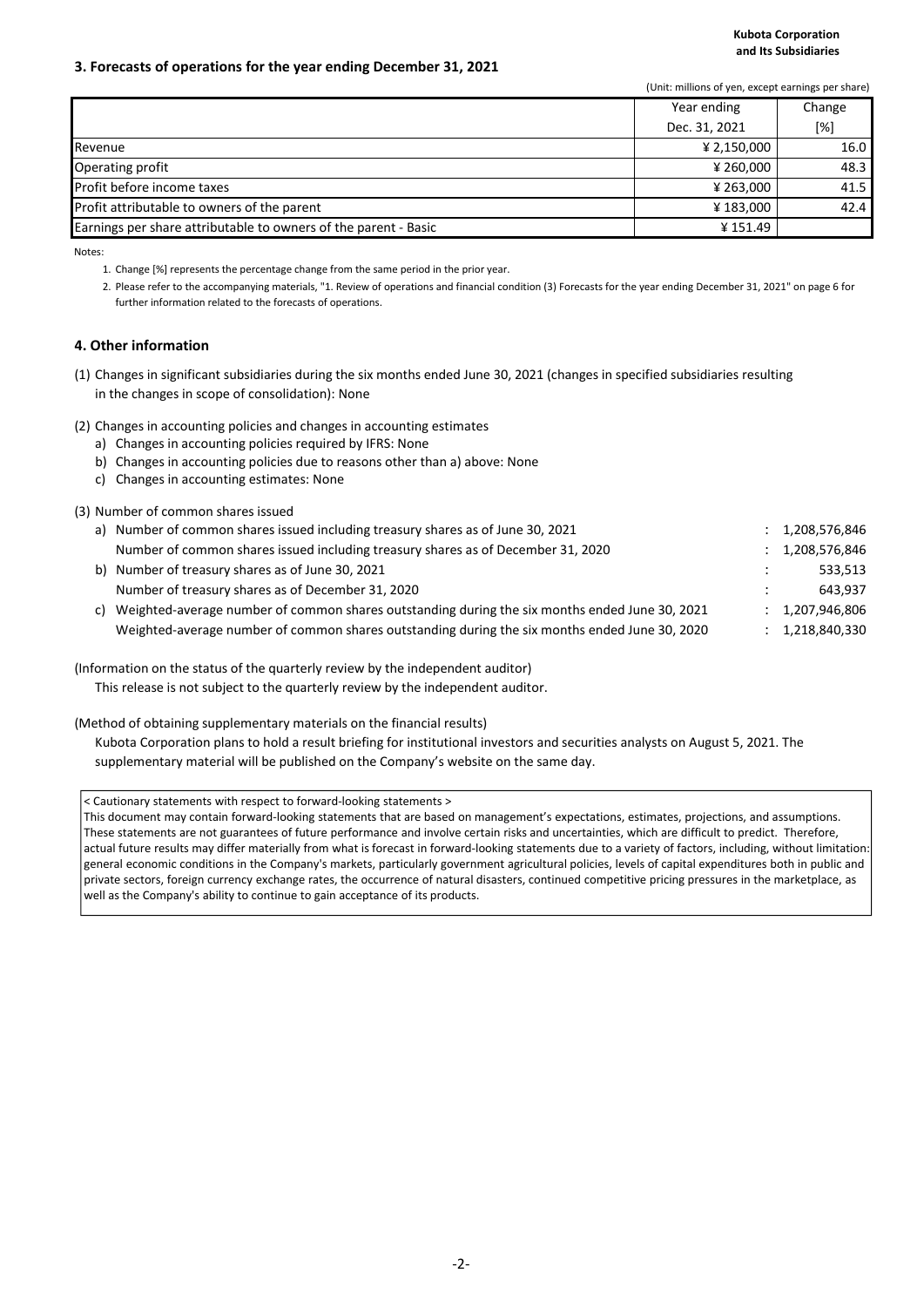# **Index to accompanying materials**

|     | 4   |
|-----|-----|
| (1) | 4   |
| (2) | 5   |
| (3) | 6   |
|     | 6   |
| (1) | 6   |
| (2) | 6   |
|     | 7   |
| (1) | 7   |
| (2) | 9   |
| (3) | 10  |
| (4) | 11  |
| (5) | 12  |
| (6) | 12  |
| (7) |     |
| (8) | -14 |
| (9) |     |
|     | 16  |
| (1) | 16  |
| (2) |     |
| (3) |     |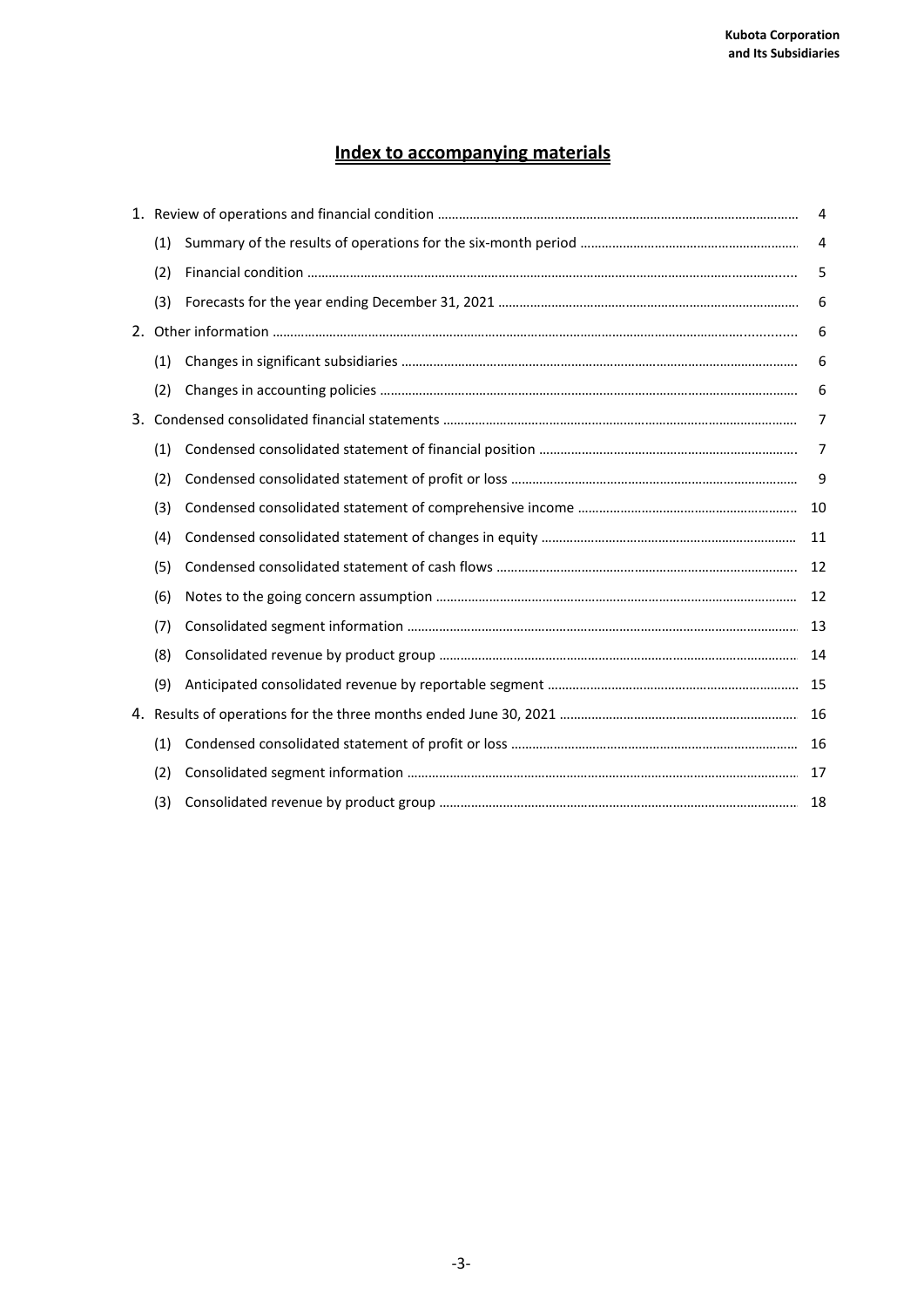# **1. Review of operations and financial condition**

## **(1) Summary of the results of operations for the six–month period**

For the six months ended June 30, 2021, revenue of Kubota Corporation and its subsidiaries (hereinafter, the "Company") increased by ¥217.2 billion [24.6%] from the same period in the prior year to ¥1,101.4 billion.

Domestic revenue increased by ¥12.4 billion [4.3%] from the same period in the prior year to ¥302.5 billion because of increased revenue in Farm & Industrial Machinery mainly due to increased sales of farm equipment, despite a decrease in revenue in Water & Environment and Other.

Overseas revenue increased by ¥204.9 billion [34.5%] from the same period in the prior year to ¥798.9 billion because of significantly increased sales of farm equipment and construction machinery, while revenue in Water & Environment decreased from the same period in the prior year.

Operating profit increased by ¥65.9 billion [80.7%] from the same period in the prior year to ¥147.5 billion mainly due to significantly increased revenue in the domestic and overseas markets and improved foreign exchange rates, while there were some negative effects from increased fixed costs and a rise in material prices. Profit before income taxes increased by ¥65.0 billion [77.0%] from the same period in the prior year to ¥149.4 billion due to increased operating profit. Income tax expenses were ¥37.8 billion. Share of profits of investments accounted for using the equity method was ¥1.5 billion. Profit for the period increased by ¥48.0 billion [73.6%] from the same period in the prior year to ¥113.1 billion. Profit attributable to owners of the parent increased by ¥43.4 billion [72.8%] from the same period in the prior year to ¥103.0 billion.

Revenue from external customers and operating profit by each reportable segment were as follows:

### **1) Farm & Industrial Machinery**

Farm & Industrial Machinery is comprised of farm equipment, agricultural-related products, engines, and construction machinery.

Revenue in this segment increased by 30.9% from the same period in the prior year to ¥941.3 billion and accounted for 85.5% of consolidated revenue.

Domestic revenue increased by 10.9% from the same period in the prior year to ¥160.4 billion. Sales of farm equipment and agricultural-related products increased due to a recovery from adverse reaction from rushed demand before the consumption tax hike and increased demand resulting from subsidies for business continuation of farmers.

Overseas revenue increased by 35.9% from the same period in the prior year to ¥780.9 billion. In North America, sales of tractors and construction machinery increased significantly mainly due to strong demand along with trend in move to suburbs despite delay in production and shipment caused by port congestion and labor shortages. In addition, sales of engines recovered. In Europe, sales of construction machinery, tractors, and engines increased due to a recovery from sluggish sales along with the infection spread of COVID-19 in the prior year. In Asia outside Japan, sales of farm equipment in Thailand significantly increased mainly due to favorable weather conditions and stable crop prices at a high level. In addition, sales of farm equipment in China, India, and Philippines were strong as well. In Other areas, sales of tractors and construction machinery in Australia increased significantly due to more rainfall than usual and government stimulus policies.

Operating profit in this segment increased by 65.1% from the same period in the prior year to ¥143.9 billion mainly due to significantly increased revenue in the domestic and overseas markets and deteriorated profitability of products, which had been shipped in the same period in the prior year, in its manufacturing bases, while some negative effects from increased fixed costs and a rise in material prices.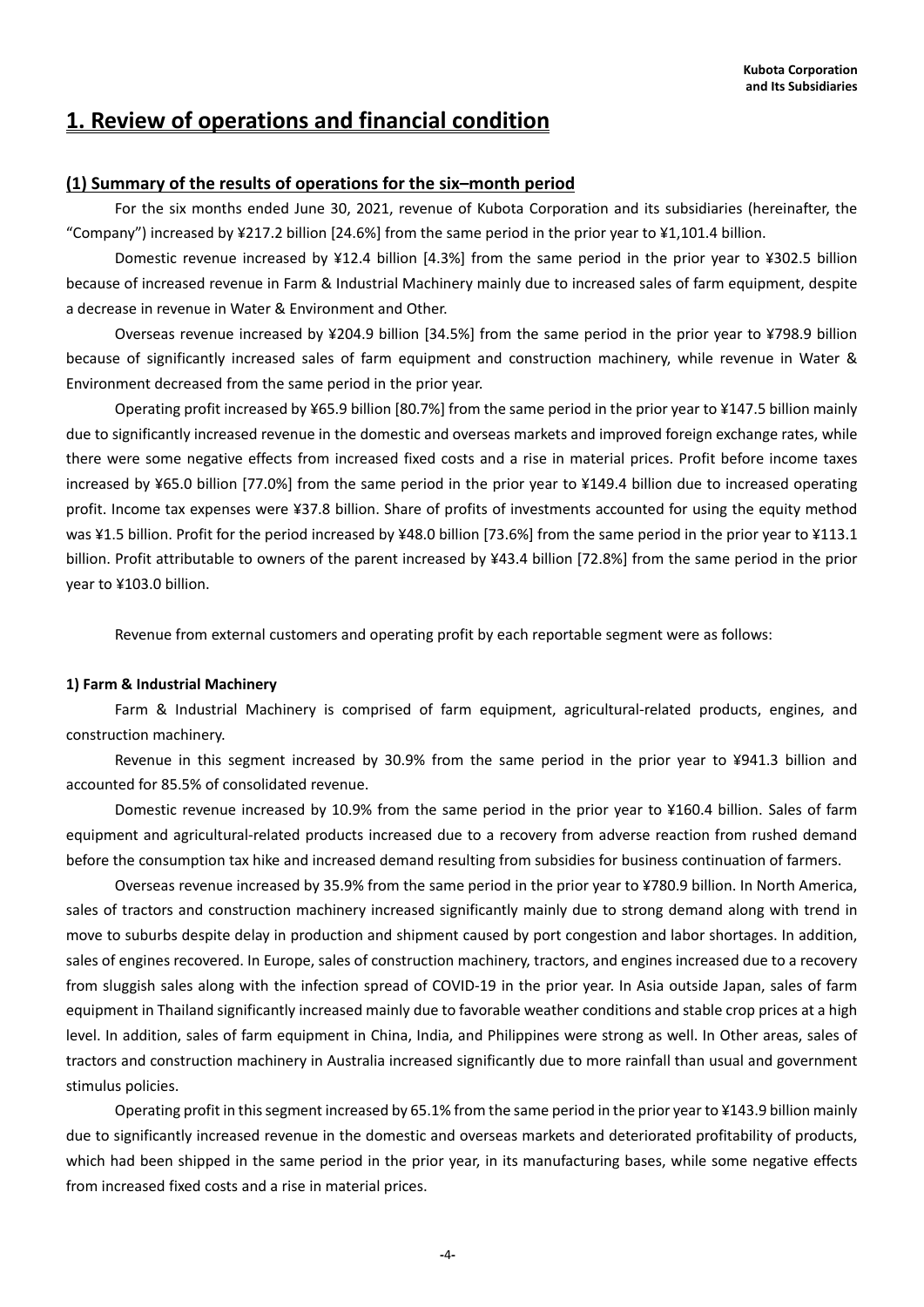### **2) Water & Environment**

Water & Environment is comprised of pipe- and infrastructure-related products (ductile iron pipes, plastic pipes, valves for public sector, industrial castings, spiral-welded steel pipes, air-conditioning equipment, and other products) and environment-related products (environmental control plants, pumps, valves for private sector, and other products).

Revenue in this segment decreased by 2.5% from the same period in the prior year to ¥146.6 billion and accounted for 13.3% of consolidated revenue.

Domestic revenue decreased by 1.8% from the same period in the prior year to ¥128.6 billion. In pipe- and infrastructure-related products, sales of ductile iron pipes and construction business decreased mainly due to a negative effect from postponed construction period along with a state of emergency. In environment-related products, sales of pumps increased significantly due to increased sales of drainage pump vehicles.

Overseas revenue decreased by 7.4% from the same period in the prior year to ¥18.0 billion. Mainly sales of industrial castings decreased.

Operating profit in this segment increased by 33.2% from the same period in the prior year to ¥13.2 billion mainly due to an improvement in plant construction costs.

### **3) Other**

Other is mainly comprised of a variety of services.

Revenue in this segment decreased by 7.6% from the same period in the prior year to ¥13.6 billion and accounted for 1.2% of consolidated revenue.

Operating profit in this segment increased by 9.6% from the same period in the prior year to ¥1.6 billion.

### **(2) Financial condition**

### **a) Assets, liabilities, and equity**

Total assets as of June 30, 2021 were ¥3,430.8 billion, an increase of ¥241.5 billion from the prior fiscal year-end. With respect to assets, the yen value of finance receivables increased significantly due to the yen depreciation compared with the prior fiscal year-end in addition to an expansion in sales financing operations in North America, where retail sales were strong. In addition, inventories increased mainly due to increased inventories in transit along with port congestion.

With respect to liabilities, the yen value of bonds and borrowings denominated in foreign currencies increased mainly due to the yen depreciation compared with the prior fiscal year-end and an increase in finance receivables. Equity increased due to the accumulation of retained earnings and an improvement in other components of equity along with fluctuations mainly in foreign exchange rates. The ratio of equity attributable to owners of the parent to total assets stood at 46.9%, 0.6 percentage points higher than the prior fiscal year-end.

### **b) Cash flows**

Net cash provided by operating activities during the six months ended June 30, 2021 was ¥50.8 billion, an increase of ¥1.3 billion in net cash inflow compared with the same period in the prior year. This increase was mainly due to an increase in profit for the period, despite an increase in cash outflow related to an increase in finance receivables.

Net cash used in investing activities was ¥45.3 billion, an increase of ¥14.9 billion in net cash outflow compared with the same period in the prior year. This increase was mainly due to a decrease in cash inflow related to sales of securities and an increase in cash outflow related to acquisition of property, plant, and equipment and intangible assets, despite a decrease in cash outflow related to net increase in time deposits.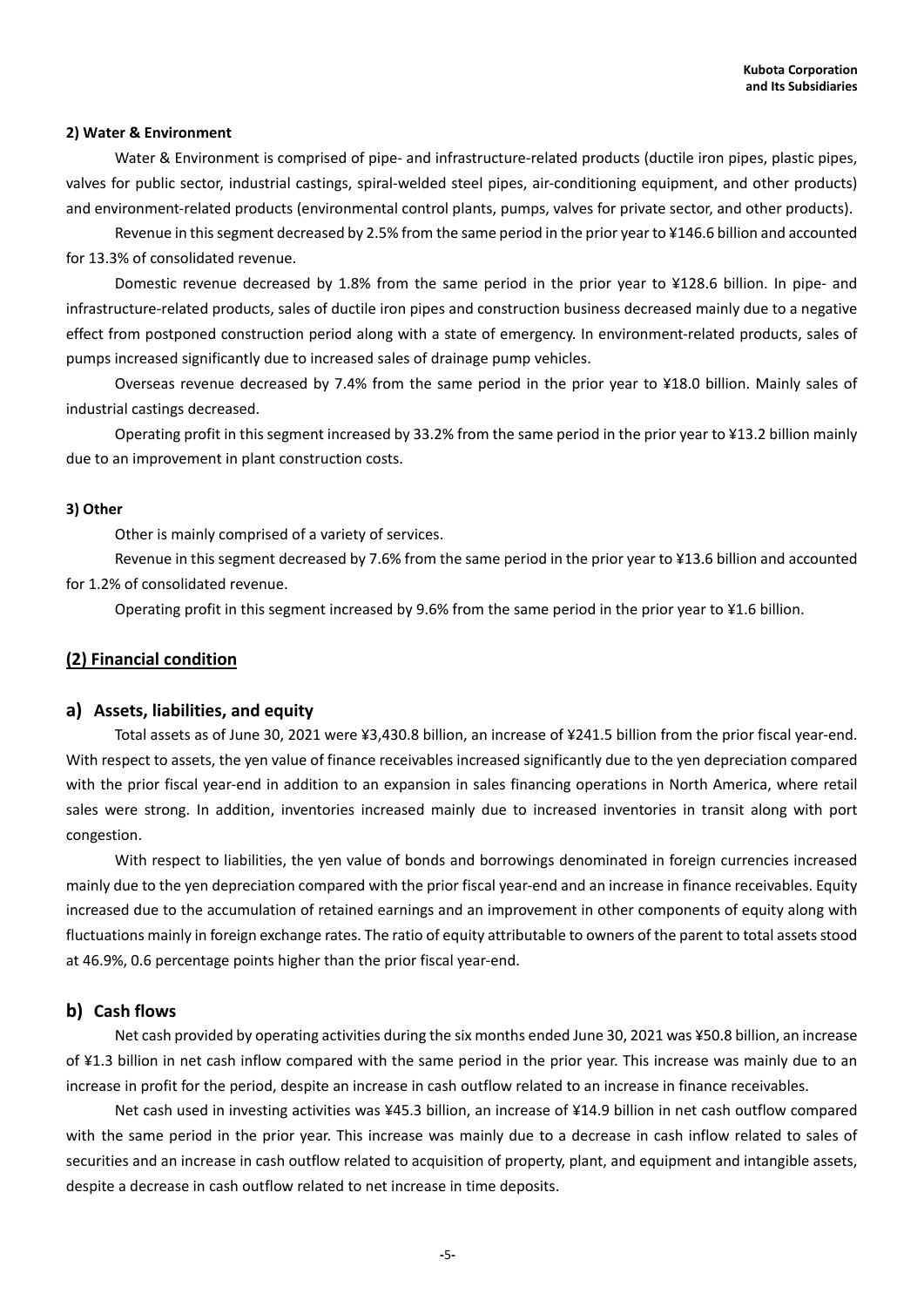Net cash provided by financing activities was ¥2.3 billion, a decrease of ¥33.9 billion in net cash inflow compared with the same period in the prior year mainly due to a decrease in funding.

As a result of the above and after taking into account the effects from exchange rate changes, cash and cash equivalents as of June 30, 2021 were ¥237.5 billion, an increase of ¥14.6 billion from the beginning of the current period.

## **(3) Forecasts for the year ending December 31, 2021**

The Company revised its forecasts for revenue for the year ending December 31, 2021 upward to ¥2,150.0 billion, an increase of ¥100.0 billion from the previous forecasts, which were announced on February 15, 2021. This revision was made because overseas revenue is expected to increase due to a significant increase in sales of farm equipment in Asia outside Japan and more favorable exchange rates for the yen than forecast, in addition to strong sales of tractors and agricultural-related products in domestic market.

Operating profit was revised to ¥260.0 billion, an increase of ¥40.0 billion from the previous forecasts based on the revised revenue forecast and exchange rate trends. Profit before income taxes was revised to ¥263.0 billion, an increase of ¥38.0 billion from the previous forecasts and profit attributable to owners of the parent was revised to ¥183.0 billion, an increase of ¥25.0 billion from the previous forecasts.

The infection of new variants of COVID-19 is spreading around the world. If the situation with COVID-19 gets worse, there is a possibility that the Company's results of operations will be affected. However, the impact is not included in these forecasts because it is difficult to make assumptions at this point.

These forecasts are based on the assumption of exchange rates of ¥108=US\$1 and ¥130=€1.

|                                             |           |                           |         |        | (Unit: millions of yen, except earnings per share) |
|---------------------------------------------|-----------|---------------------------|---------|--------|----------------------------------------------------|
|                                             |           | Year ending Dec. 31, 2021 |         |        | (Reference)                                        |
|                                             | Revised   | Previous                  |         | Change | Year ended                                         |
|                                             | forecasts | forecasts                 | Amount  | %      | Dec. 31, 2020                                      |
| Revenue                                     | 2,150,000 | 2,050,000                 | 100,000 | 4.9    | 1,853,234                                          |
| Operating profit                            | 260,000   | 220,000                   | 40,000  | 18.2   | 175,284                                            |
| Profit before income taxes                  | 263,000   | 225,000                   | 38,000  | 16.9   | 185,899                                            |
| Profit attributable to owners of the parent | 183,000   | 158,000                   | 25,000  | 15.8   | 128,524                                            |
| Earnings per share attributable to          |           |                           |         |        |                                                    |
| owners of the parent-Basic                  | 151.49    | 130.80                    | ٠       |        | 105.85                                             |

(Reference) The forecasts for the year ending December 31, 2021

# **2. Other information**

## **(1) Changes in significant subsidiaries**

None

## **(2) Changes in accounting policies**

None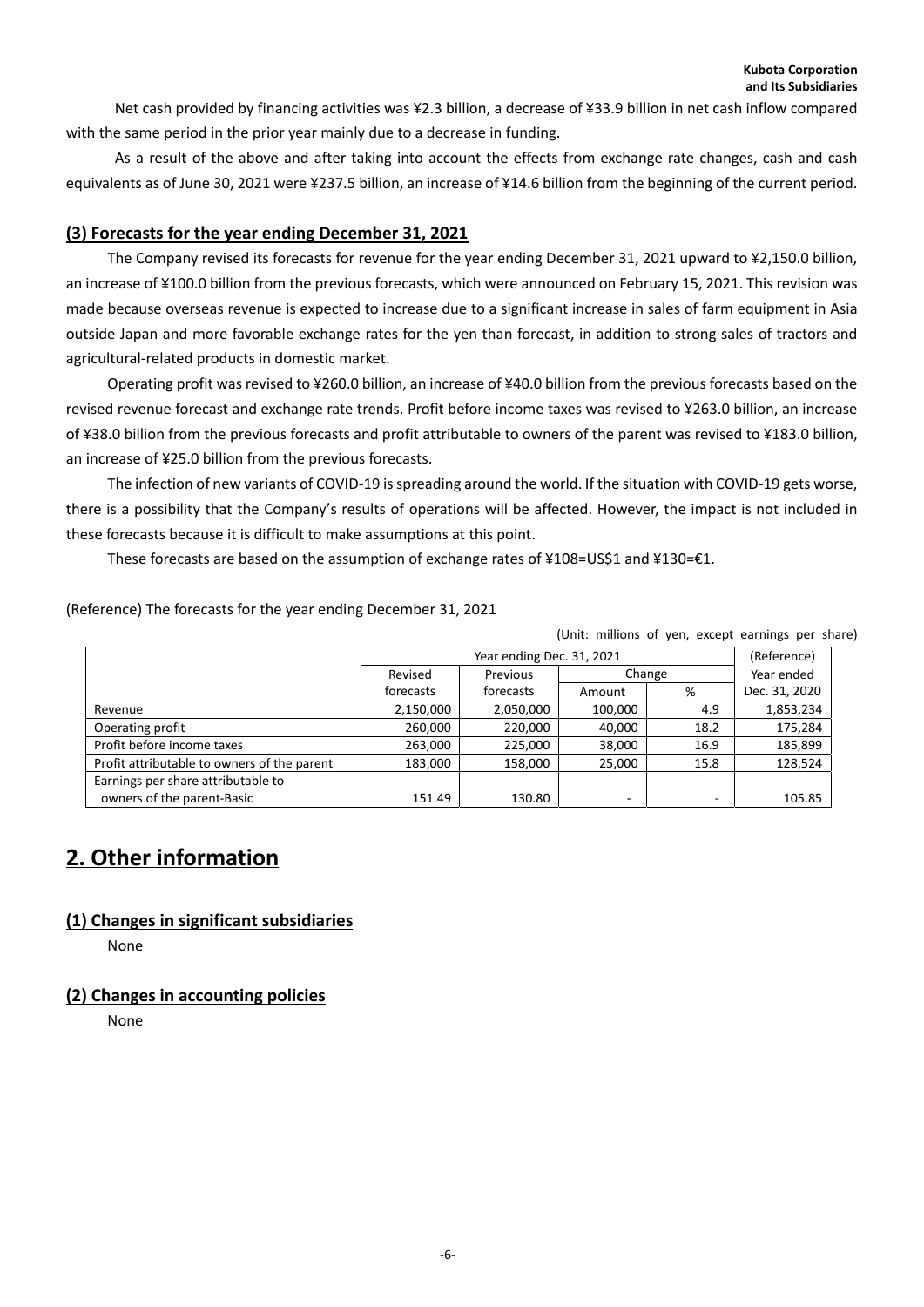# **3. Condensed consolidated financial statements**

# **(1) Condensed consolidated statement of financial position**

| <b>ASSETS</b>                                        |               |       |               |       | (Unit: millions of yen) |
|------------------------------------------------------|---------------|-------|---------------|-------|-------------------------|
|                                                      | June 30, 2021 |       | Dec. 31, 2020 |       | Change                  |
|                                                      | Amount        | %     | Amount        | %     | Amount                  |
| <b>Current assets:</b>                               |               |       |               |       |                         |
| Cash and cash equivalents                            | 237,539<br>¥  |       | ¥<br>222,919  |       | 14,620<br>¥             |
| Trade receivables                                    | 588,952       |       | 592,027       |       | (3,075)                 |
| Finance receivables                                  | 349,583       |       | 317,626       |       | 31,957                  |
| Other financial assets                               | 41,683        |       | 49,967        |       | (8, 284)                |
| Inventories                                          | 428,731       |       | 373,998       |       | 54,733                  |
| Income taxes receivable                              | 3,261         |       | 9,700         |       | (6, 439)                |
| Other current assets                                 | 62,432        |       | 72,305        |       | (9, 873)                |
| Total current assets                                 | 1,712,181     | 49.9  | 1,638,542     | 51.4  | 73,639                  |
|                                                      |               |       |               |       |                         |
| <b>Noncurrent assets:</b>                            |               |       |               |       |                         |
| Investments accounted for using<br>the equity method | 37,255        |       | 36,124        |       | 1,131                   |
| Finance receivables                                  | 941,820       |       | 807,342       |       | 134,478                 |
| Other financial assets                               | 142,300       |       | 138,583       |       | 3,717                   |
| Property, plant, and equipment                       | 440,501       |       | 424,672       |       | 15,829                  |
| Goodwill and intangible assets                       | 80,324        |       | 72,539        |       | 7,785                   |
| Deferred tax assets                                  | 49,015        |       | 43,641        |       | 5,374                   |
| Other noncurrent assets                              | 27,395        |       | 27,874        |       | (479)                   |
| Total noncurrent assets                              | 1,718,610     | 50.1  | 1,550,775     | 48.6  | 167,835                 |
|                                                      |               |       |               |       |                         |
| <b>Total assets</b>                                  | ¥ 3,430,791   | 100.0 | ¥ 3,189,317   | 100.0 | ¥ 241,474               |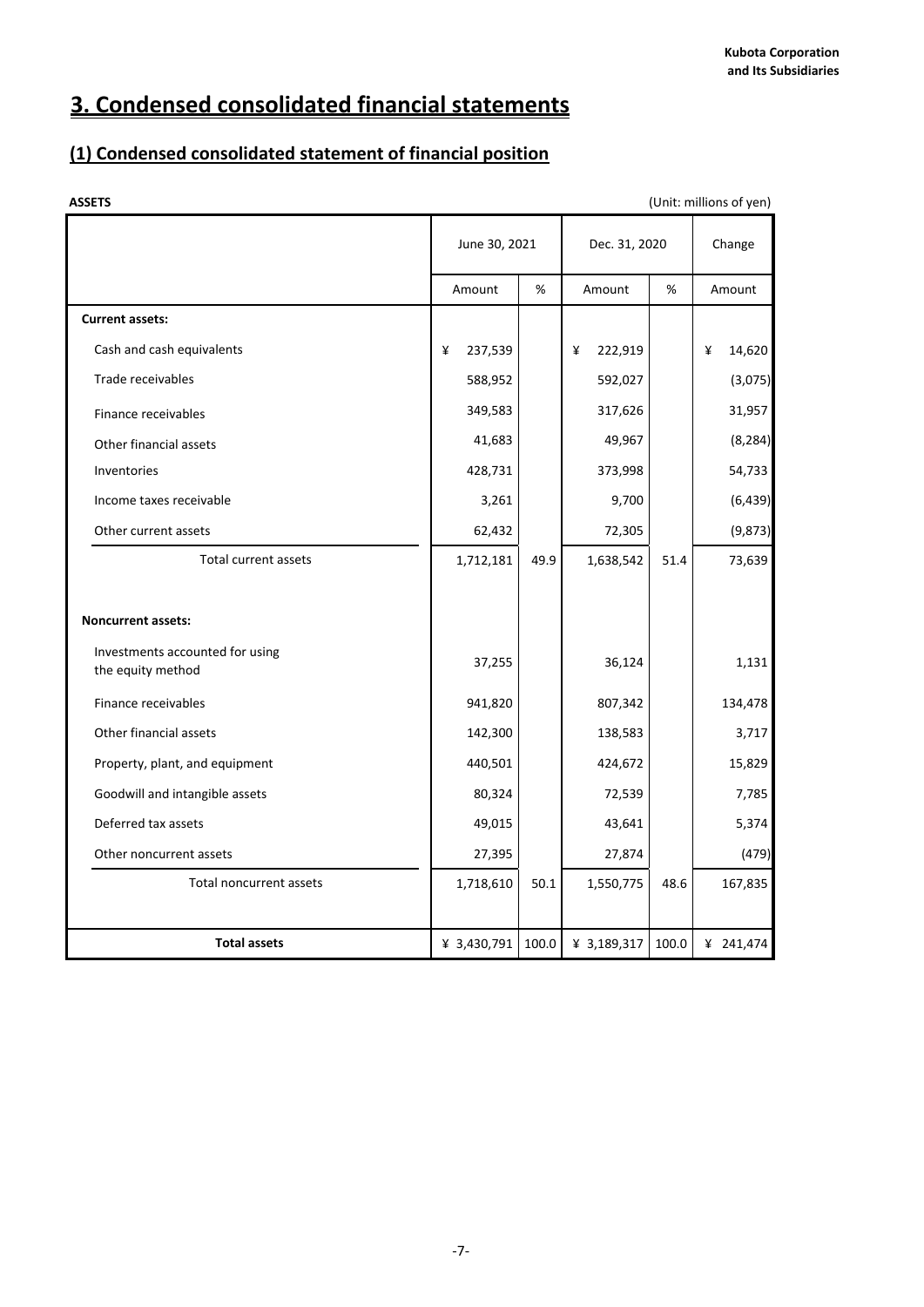### **LIABILITIES AND EQUITY**

(Unit: millions of yen)

|                                                   | June 30, 2021 | Dec. 31, 2020 | Change       |       |              |  |
|---------------------------------------------------|---------------|---------------|--------------|-------|--------------|--|
|                                                   | Amount        | %             | Amount       | %     | Amount       |  |
| <b>Current liabilities:</b>                       |               |               |              |       |              |  |
| Bonds and borrowings                              | 437,570<br>¥  |               | 366,038<br>¥ |       | 71,532<br>¥  |  |
| Trade payables                                    | 328,615       |               | 323,607      |       | 5,008        |  |
| Other financial liabilities                       | 79,228        |               | 87,445       |       | (8, 217)     |  |
| Income taxes payable                              | 28,907        |               | 14,676       |       | 14,231       |  |
| Provisions                                        | 42,059        |               | 39,736       |       | 2,323        |  |
| Other current liabilities                         | 204,727       |               | 194,924      |       | 9,803        |  |
| <b>Total current liabilities</b>                  | 1,121,106     | 32.7          | 1,026,426    | 32.2  | 94,680       |  |
| <b>Noncurrent liabilities:</b>                    |               |               |              |       |              |  |
| Bonds and borrowings                              | 519,096       |               | 508,398      |       | 10,698       |  |
| Other financial liabilities                       | 28,977        |               | 31,537       |       | (2,560)      |  |
| Retirement benefit liabilities                    | 16,303        |               | 16,144       |       | 159          |  |
| Deferred tax liabilities                          | 28,580        |               | 28,088       |       | 492          |  |
| Other noncurrent liabilities                      | 4,345         |               | 4,539        |       | (194)        |  |
| <b>Total noncurrent liabilities</b>               | 597,301       | 17.4          | 588,706      | 18.4  | 8,595        |  |
| <b>Total liabilities</b>                          | 1,718,407     | 50.1          | 1,615,132    | 50.6  | 103,275      |  |
| Equity:                                           |               |               |              |       |              |  |
| Share capital                                     | 84,130        |               | 84,130       |       |              |  |
| Share premium                                     | 84,840        |               | 84,943       |       | (103)        |  |
| Retained earnings                                 | 1,408,142     |               | 1,325,764    |       | 82,378       |  |
| Other components of equity                        | 33,632        |               | (18, 162)    |       | 51,794       |  |
| Treasury shares                                   | (453)         |               | (636)        |       | 183          |  |
| Total equity attributable to owners of the parent | 1,610,291     | 46.9          | 1,476,039    | 46.3  | 134,252      |  |
| Noncontrolling interests                          | 102,093       | 3.0           | 98,146       | 3.1   | 3,947        |  |
| <b>Total equity</b>                               | 1,712,384     | 49.9          | 1,574,185    | 49.4  | 138,199      |  |
| <b>Total liabilities and equity</b>               | ¥ 3,430,791   | 100.0         | ¥ 3,189,317  | 100.0 | ¥<br>241,474 |  |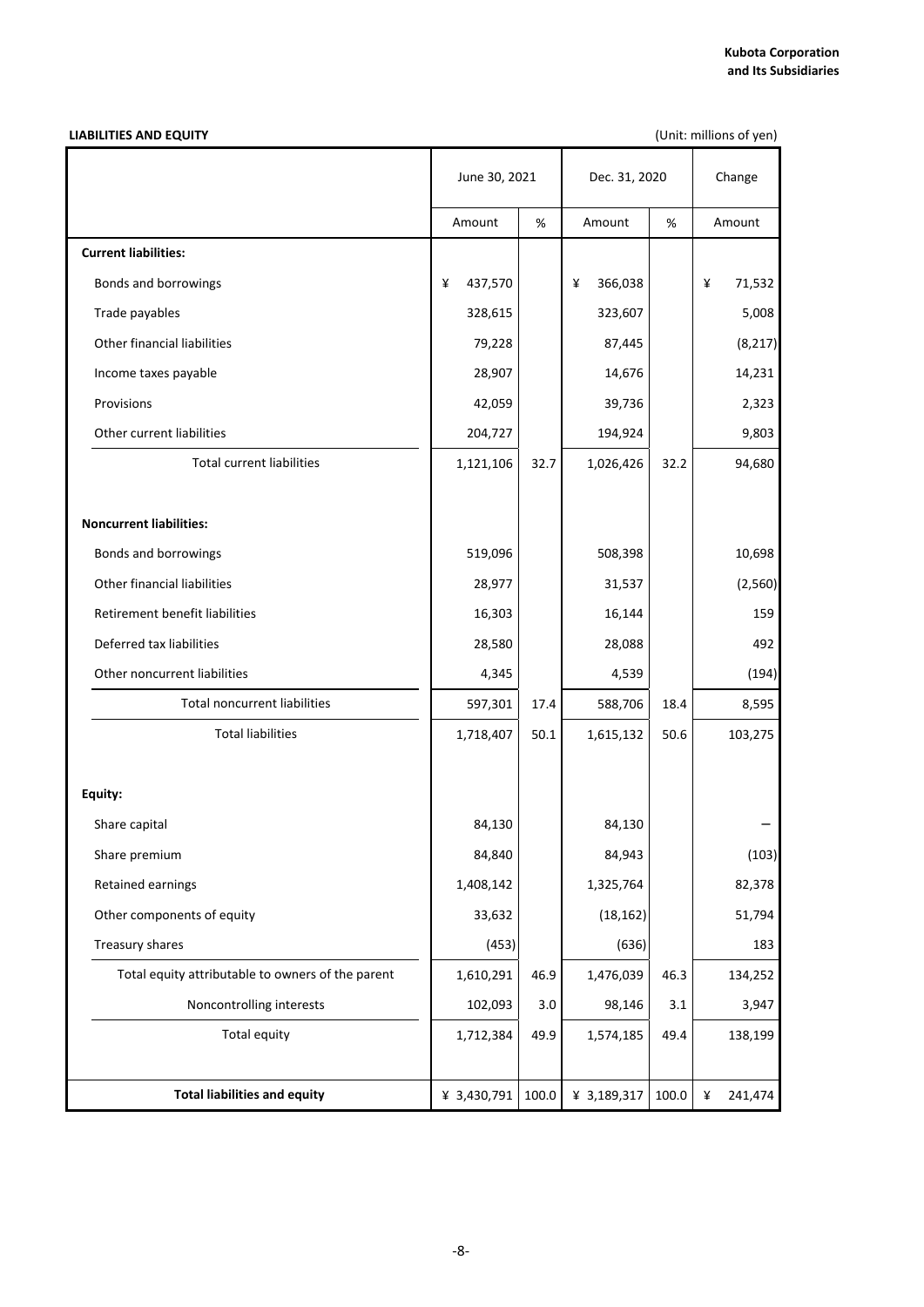# **(2) Condensed consolidated statement of profit or loss**

| (Unit: millions of yen, except earnings per share)                       |   |                                   |       |   |                                   |       |   |            |      |  |  |  |
|--------------------------------------------------------------------------|---|-----------------------------------|-------|---|-----------------------------------|-------|---|------------|------|--|--|--|
|                                                                          |   | Six months ended<br>June 30, 2021 |       |   | Six months ended<br>June 30, 2020 |       |   | Change     |      |  |  |  |
|                                                                          |   | Amount                            | $\%$  |   | Amount                            | %     |   | Amount     | %    |  |  |  |
|                                                                          |   |                                   |       |   |                                   |       |   |            |      |  |  |  |
| Revenue                                                                  | ¥ | 1,101,405                         | 100.0 | ¥ | 884,170                           | 100.0 | ¥ | 217,235    | 24.6 |  |  |  |
| Cost of sales                                                            |   | (777, 257)                        |       |   | (634, 113)                        |       |   | (143, 144) |      |  |  |  |
| Selling, general, and administrative expenses                            |   | (181, 523)                        |       |   | (166, 357)                        |       |   | (15, 166)  |      |  |  |  |
| Other income                                                             |   | 7,080                             |       |   | 4,356                             |       |   | 2,724      |      |  |  |  |
| Other expenses                                                           |   | (2, 157)                          |       |   | (6, 386)                          |       |   | 4,229      |      |  |  |  |
| Operating profit                                                         |   | 147,548                           | 13.4  |   | 81,670                            | 9.2   |   | 65,878     | 80.7 |  |  |  |
|                                                                          |   |                                   |       |   |                                   |       |   |            |      |  |  |  |
| Finance income                                                           |   | 2,611                             |       |   | 3,914                             |       |   | (1, 303)   |      |  |  |  |
| Finance costs                                                            |   | (750)                             |       |   | (1, 163)                          |       |   | 413        |      |  |  |  |
| Profit before income taxes                                               |   | 149,409                           | 13.6  |   | 84,421                            | 9.5   |   | 64,988     | 77.0 |  |  |  |
| Income tax expenses                                                      |   | (37, 808)                         |       |   | (20, 598)                         |       |   | (17, 210)  |      |  |  |  |
| Share of profits of investments accounted for<br>using the equity method |   | 1,539                             |       |   | 1,338                             |       |   | 201        |      |  |  |  |
| Profit for the period                                                    | ¥ | 113,140                           | 10.3  | ¥ | 65,161                            | 7.4   | ¥ | 47,979     | 73.6 |  |  |  |
|                                                                          |   |                                   |       |   |                                   |       |   |            |      |  |  |  |
|                                                                          |   |                                   |       |   |                                   |       |   |            |      |  |  |  |
| Profit attributable to:                                                  |   |                                   |       |   |                                   |       |   |            |      |  |  |  |
| Owners of the parent                                                     | ¥ | 102,950                           | 9.3   | ¥ | 59,570                            | 6.7   | ¥ | 43,380     | 72.8 |  |  |  |
| Noncontrolling interests                                                 |   | 10,190                            | 1.0   |   | 5,591                             | 0.7   |   | 4,599      | 82.3 |  |  |  |
|                                                                          |   |                                   |       |   |                                   |       |   |            |      |  |  |  |
| Earnings per share attributable to owners of the parent:                 |   |                                   |       |   |                                   |       |   |            |      |  |  |  |
| <b>Basic</b>                                                             | ¥ | 85.22                             |       | ¥ | 48.87                             |       |   |            |      |  |  |  |
| Diluted                                                                  |   |                                   |       |   |                                   |       |   |            |      |  |  |  |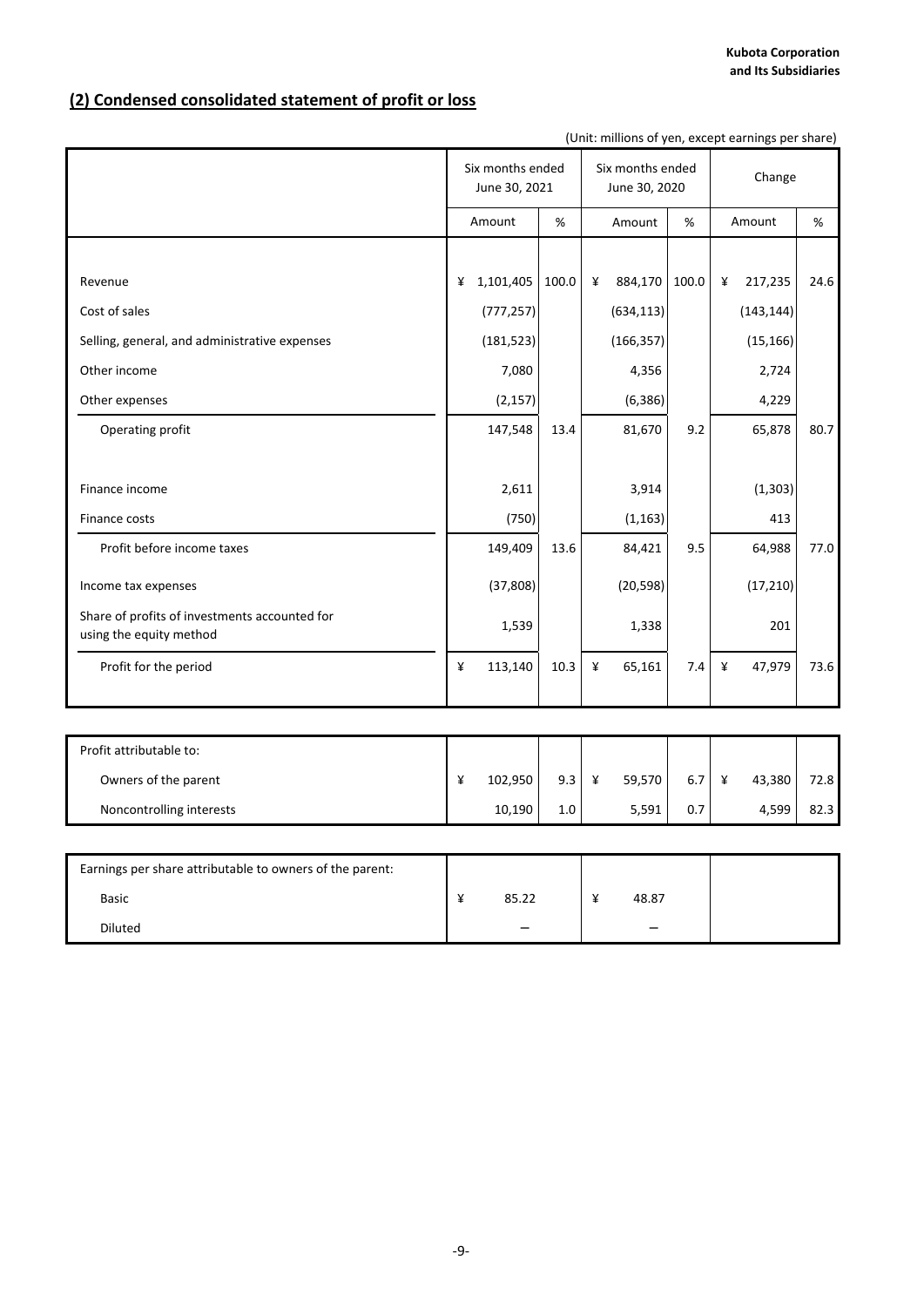**Kubota Corporation and Its Subsidiaries**

# **(3) Condensed consolidated statement of comprehensive income**

|                                                                                                           |                                   |                                   |             |        | (Unit: millions of yen) |
|-----------------------------------------------------------------------------------------------------------|-----------------------------------|-----------------------------------|-------------|--------|-------------------------|
|                                                                                                           | Six months ended<br>June 30, 2021 | Six months ended<br>June 30, 2020 |             | Change |                         |
| Profit for the period                                                                                     | ¥                                 | 113,140                           | 65,161<br>¥ | ¥      | 47,979                  |
| Other comprehensive income, net of income tax:                                                            |                                   |                                   |             |        |                         |
| Items that will not be reclassified subsequently to profit or loss:                                       |                                   |                                   |             |        |                         |
| Remeasurement of defined benefit<br>pension plans                                                         |                                   | (249)                             | 113         |        | (362)                   |
| Net change in fair value of financial assets measured at<br>fair value through other comprehensive income |                                   | 1,913                             | (7,887)     |        | 9,800                   |
| Items that may be reclassified subsequently to profit or loss:                                            |                                   |                                   |             |        |                         |
| Exchange rate differences on translating<br>foreign operations                                            |                                   | 52,984                            | (26, 539)   |        | 79,523                  |
| Total other comprehensive income, net of income tax                                                       |                                   | 54,648                            | (34, 313)   |        | 88,961                  |
| Comprehensive income for the period                                                                       | ¥                                 | 167,788                           | 30,848<br>¥ | ¥      | 136,940                 |
|                                                                                                           |                                   |                                   |             |        |                         |
| Comprehensive income attributable to:                                                                     |                                   |                                   |             |        |                         |
| Owners of the parent                                                                                      | ¥                                 | 157,131                           | 28,401<br>¥ | ¥      | 128,730                 |
| Noncontrolling interests                                                                                  |                                   | 10,657                            | 2,447       |        | 8,210                   |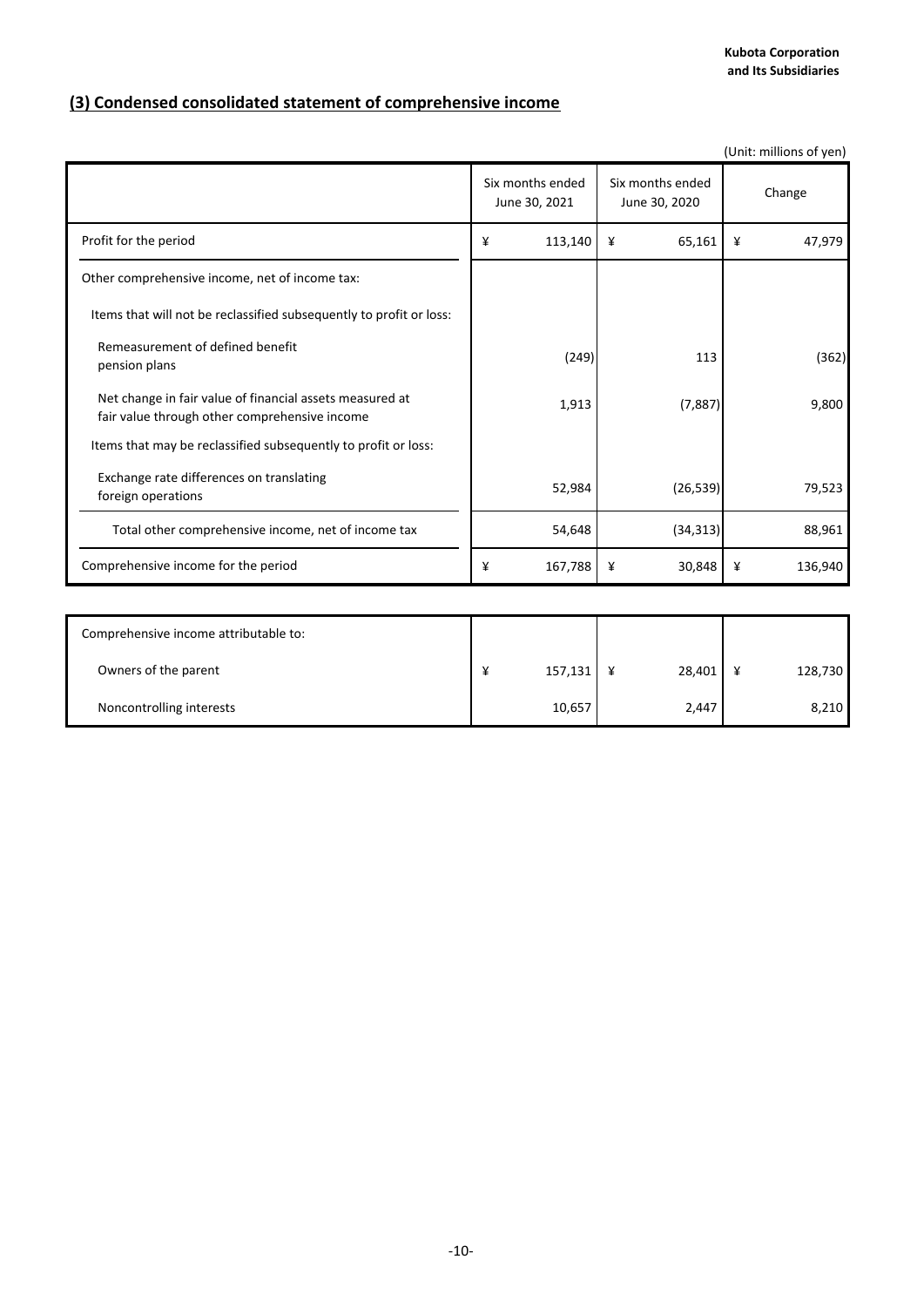# **(4) Condensed consolidated statement of changes in equity**

| (Unit: millions of yen)<br>Six months ended June 30, 2021 |   |                      |   |                  |                                             |  |                                     |  |                    |  |                                                                   |          |                             |                     |
|-----------------------------------------------------------|---|----------------------|---|------------------|---------------------------------------------|--|-------------------------------------|--|--------------------|--|-------------------------------------------------------------------|----------|-----------------------------|---------------------|
|                                                           |   |                      |   |                  | Equity attributable to owners of the parent |  |                                     |  |                    |  |                                                                   |          |                             |                     |
|                                                           |   | Share<br>capital     |   | Share<br>premium | Retained<br>earnings                        |  | Other<br>components<br>of<br>equity |  | Treasury<br>shares |  | <b>Total equity</b><br>attributable to<br>owners of the<br>parent |          | Noncontrolling<br>interests | Total<br>equity     |
| Balance as of Jan. 1, 2021                                | ¥ | 84,130               | ¥ | 84,943           | ¥ 1,325,764 ¥                               |  | $(18, 162)$ ¥                       |  |                    |  | (636) ¥ 1,476,039                                                 | $\angle$ | 98,146                      | ¥ 1,574,185         |
| Profit for the period                                     |   |                      |   |                  | 102,950                                     |  |                                     |  |                    |  | 102,950                                                           |          | 10,190                      | 113,140             |
| Total other comprehensive<br>income, net of income tax    |   |                      |   |                  |                                             |  | 54,181                              |  |                    |  | 54,181                                                            |          | 467                         | 54,648              |
| Comprehensive income<br>for the period                    |   |                      |   |                  | 102,950                                     |  | 54,181                              |  |                    |  | 157,131                                                           |          | 10,657                      | 167,788             |
| Transfer to retained<br>earnings                          |   |                      |   |                  | 2,385                                       |  | (2, 385)                            |  |                    |  |                                                                   |          |                             |                     |
| Dividends paid                                            |   |                      |   |                  | (22, 957)                                   |  |                                     |  |                    |  | (22, 957)                                                         |          | (6, 774)                    | (29, 731)           |
| Purchases and sales of treasury<br>shares                 |   |                      |   |                  |                                             |  |                                     |  | (1)                |  | (1)                                                               |          |                             | (1)                 |
| Share-based payments with<br>transfer restrictions        |   |                      |   | (43)             |                                             |  |                                     |  | 184                |  | 141                                                               |          |                             | 141                 |
| Changes in ownership<br>interests in subsidiaries         |   |                      |   | (60)             |                                             |  | (2)                                 |  |                    |  | (62)                                                              |          | 64                          | $\overline{2}$      |
| Balance as of June 30, 2021                               | ¥ | 84,130 $\frac{1}{4}$ |   |                  | 84,840 \\ 1,408,142 \\ \                    |  |                                     |  |                    |  | $(453)$ ¥ 1,610,291 ¥                                             |          |                             | 102,093 ¥ 1,712,384 |

| Six months ended June 30, 2020                         |          |                  |                                                                                                       |                                             |             |           |   |                                                            |          |                             |                         |     |          | (Unit: millions of yen) |
|--------------------------------------------------------|----------|------------------|-------------------------------------------------------------------------------------------------------|---------------------------------------------|-------------|-----------|---|------------------------------------------------------------|----------|-----------------------------|-------------------------|-----|----------|-------------------------|
|                                                        |          |                  |                                                                                                       | Equity attributable to owners of the parent |             |           |   |                                                            |          |                             |                         |     |          |                         |
|                                                        |          | Share<br>capital | Other<br>Share<br>Retained<br>Treasury<br>components<br>of<br>shares<br>premium<br>earnings<br>equity |                                             |             |           |   | Total equity<br>attributable to<br>owners of the<br>parent |          | Noncontrolling<br>interests | Total<br>equity         |     |          |                         |
| Balance as of Jan. 1, 2020                             | ¥        | 84,130           | ¥                                                                                                     | 84,671                                      | ¥ 1,238,824 |           | ¥ | 35,849                                                     | $\angle$ |                             | $(637)$ ¥ 1,442,837     | l ¥ | 94,377   | 4 1,537,214             |
| Profit for the period                                  |          |                  |                                                                                                       |                                             |             | 59,570    |   |                                                            |          |                             | 59,570                  |     | 5,591    | 65,161                  |
| Total other comprehensive<br>income, net of income tax |          |                  |                                                                                                       |                                             |             |           |   | (31, 169)                                                  |          |                             | (31, 169)               |     | (3, 144) | (34, 313)               |
| Comprehensive income<br>for the period                 |          |                  |                                                                                                       |                                             |             | 59,570    |   | (31, 169)                                                  |          |                             | 28,401                  |     | 2,447    | 30,848                  |
| Transfer to retained<br>earnings                       |          |                  |                                                                                                       |                                             |             | 17,873    |   | (17, 873)                                                  |          |                             |                         |     |          |                         |
| Dividends paid                                         |          |                  |                                                                                                       |                                             |             | (23, 185) |   |                                                            |          |                             | (23, 185)               |     | (2,721)  | (25,906)                |
| Purchases and sales of treasury<br>shares              |          |                  |                                                                                                       |                                             |             |           |   |                                                            |          | (7,000)                     | (7,000)                 |     |          | (7,000)                 |
| Share-based payments with<br>transfer restrictions     |          |                  |                                                                                                       | (61)                                        |             | (35)      |   |                                                            |          | 148                         | 52                      |     |          | 52                      |
| Changes in ownership<br>interests in subsidiaries      |          |                  |                                                                                                       | 383                                         |             |           |   | 15                                                         |          |                             | 398                     |     | (423)    | (25)                    |
| Balance as of June 30, 2020                            | $\angle$ | 84,130 ¥         |                                                                                                       | 84,993 \\ 1,293,047 \\ \ \                  |             |           |   | $(13, 178)$ \\ \in \;                                      |          |                             | $(7,489)$ ¥ 1,441,503 ¥ |     |          | 93,680 ¥ 1,535,183      |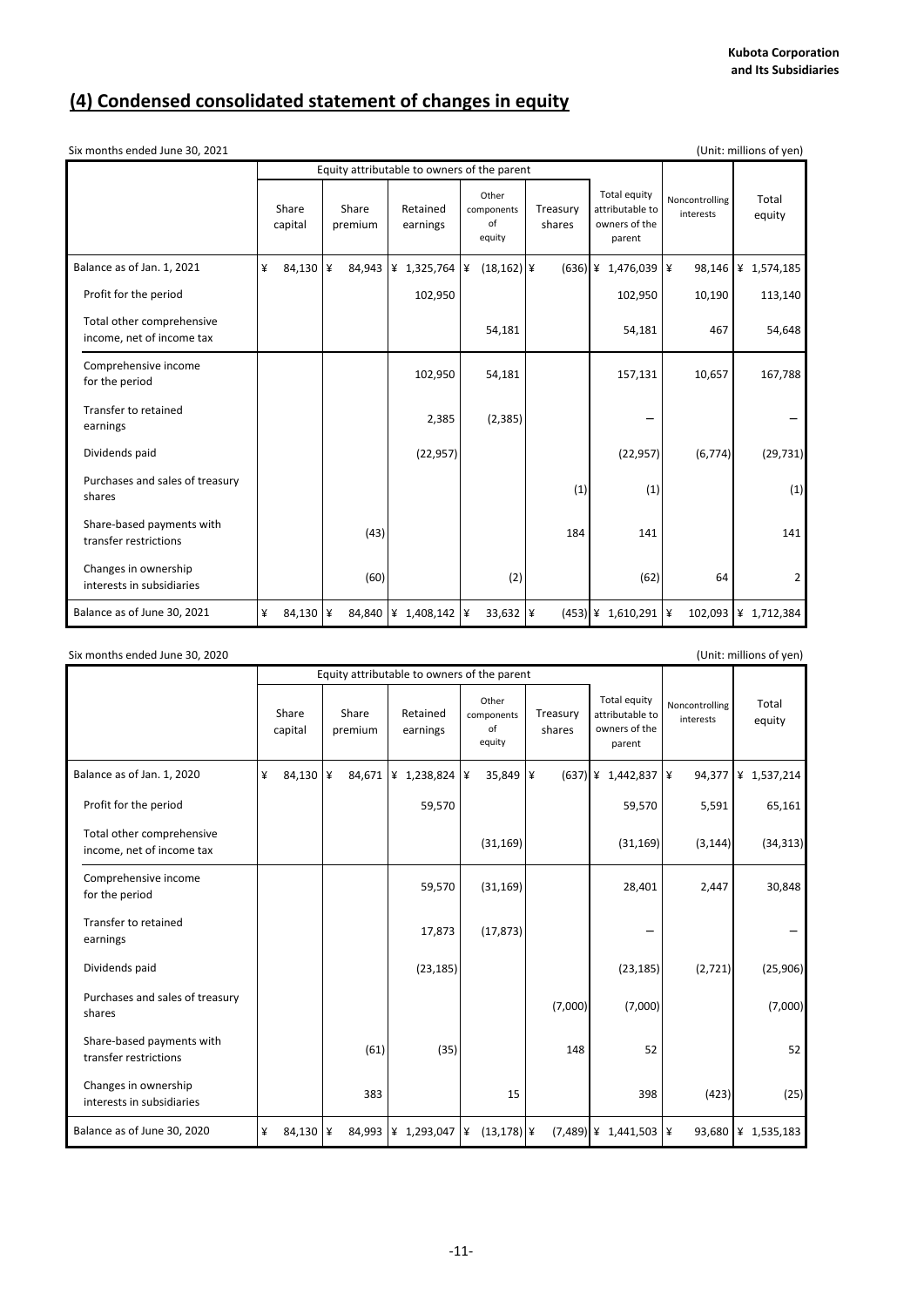# **(5) Condensed consolidated statement of cash flows**

|                                                              | (Unit: millions of yen) |                   |                |  |  |  |  |  |
|--------------------------------------------------------------|-------------------------|-------------------|----------------|--|--|--|--|--|
|                                                              | Six months ended        | Change            |                |  |  |  |  |  |
|                                                              | June 30, 2021           | June 30, 2020     |                |  |  |  |  |  |
| Cash flows from operating activities:                        |                         |                   |                |  |  |  |  |  |
| Profit for the period                                        | ¥<br>113,140            | ¥<br>65,161       |                |  |  |  |  |  |
| Depreciation and amortization                                | 35,156                  | 33,099            |                |  |  |  |  |  |
| Finance income and costs                                     | (1,762)                 | (2,910)           |                |  |  |  |  |  |
| Income tax expenses                                          | 37,808                  | 20,598            |                |  |  |  |  |  |
| Decrease in trade receivables                                | 9,790                   | 10,600            |                |  |  |  |  |  |
| Increase in finance receivables                              | (99, 287)               | (63, 460)         |                |  |  |  |  |  |
| (Increase) decrease in inventories                           | (37, 529)               | 6,300             |                |  |  |  |  |  |
| Decrease in other assets                                     | 12,198                  | 37,786            |                |  |  |  |  |  |
| Decrease in trade payables                                   | (928)                   | (46, 317)         |                |  |  |  |  |  |
| Increase in other liabilities                                | 4,287                   | 11,320            |                |  |  |  |  |  |
| Other, net                                                   | (3,067)                 | (1,534)           |                |  |  |  |  |  |
| Interest received                                            | 1,087                   | 2,058             |                |  |  |  |  |  |
| Dividends received                                           | 1,133                   | 1,430             |                |  |  |  |  |  |
| Interest paid                                                | (1, 242)                | (419)             |                |  |  |  |  |  |
| Income taxes paid, net                                       | (19, 987)               | (24, 191)         |                |  |  |  |  |  |
| Net cash provided by operating activities                    | 50,797                  | 49,521            | ¥<br>1,276     |  |  |  |  |  |
| Cash flows from investing activities:                        |                         |                   |                |  |  |  |  |  |
| Payments for acquisition of property, plant, and equipment   |                         |                   |                |  |  |  |  |  |
| and intangible assets                                        | (56, 973)               | (38, 434)         |                |  |  |  |  |  |
| Proceeds from sales and redemptions of securities            | 3,941                   | 26,916            |                |  |  |  |  |  |
| Net decrease in loans receivable from associate              | 1,431                   | 250               |                |  |  |  |  |  |
| Net increase in time deposits                                | (5, 379)                | (25, 373)         |                |  |  |  |  |  |
| Net decrease (increase) in restricted cash                   | 9,900                   | (1,014)           |                |  |  |  |  |  |
| Net decrease in short-term investments                       |                         | 2,894             |                |  |  |  |  |  |
| Other, net                                                   | 1,803                   | 4,344             |                |  |  |  |  |  |
| Net cash used in investing activities                        | (45, 277)               | (30, 417)         | (14, 860)      |  |  |  |  |  |
| Cash flows from financing activities:                        |                         |                   |                |  |  |  |  |  |
| Funding from bonds and long-term borrowings                  | 150,882                 | 204,676           |                |  |  |  |  |  |
| Redemptions of bonds and repayments of long-term borrowings  | (122, 997)              | (93, 171)         |                |  |  |  |  |  |
| Net increase (decrease) in short-term borrowings             | 8,763                   | (38, 197)         |                |  |  |  |  |  |
| Repayments of lease liabilities                              | (9,409)                 | (7, 272)          |                |  |  |  |  |  |
| Dividends paid                                               | (22, 957)               | (23, 185)         |                |  |  |  |  |  |
| Purchases of treasury shares                                 | (2)                     | (7,000)           |                |  |  |  |  |  |
| Other, net                                                   | (2,017)                 | 342               |                |  |  |  |  |  |
| Net cash provided by financing activities                    | 2,263                   | 36,193            | (33,930)       |  |  |  |  |  |
|                                                              |                         |                   |                |  |  |  |  |  |
| Effect of exchange rate changes on cash and cash equivalents | 6,837<br>14,620         | (4,303)<br>50,994 | 11,140         |  |  |  |  |  |
| Net increase in cash and cash equivalents                    |                         |                   |                |  |  |  |  |  |
| Cash and cash equivalents, at beginning of period            | 222,919                 | 199,665           |                |  |  |  |  |  |
| Cash and cash equivalents, at end of period                  | ¥<br>237,539            | ¥<br>250,659      | ¥<br>(13, 120) |  |  |  |  |  |

# **(6) Notes to the going concern assumption**

None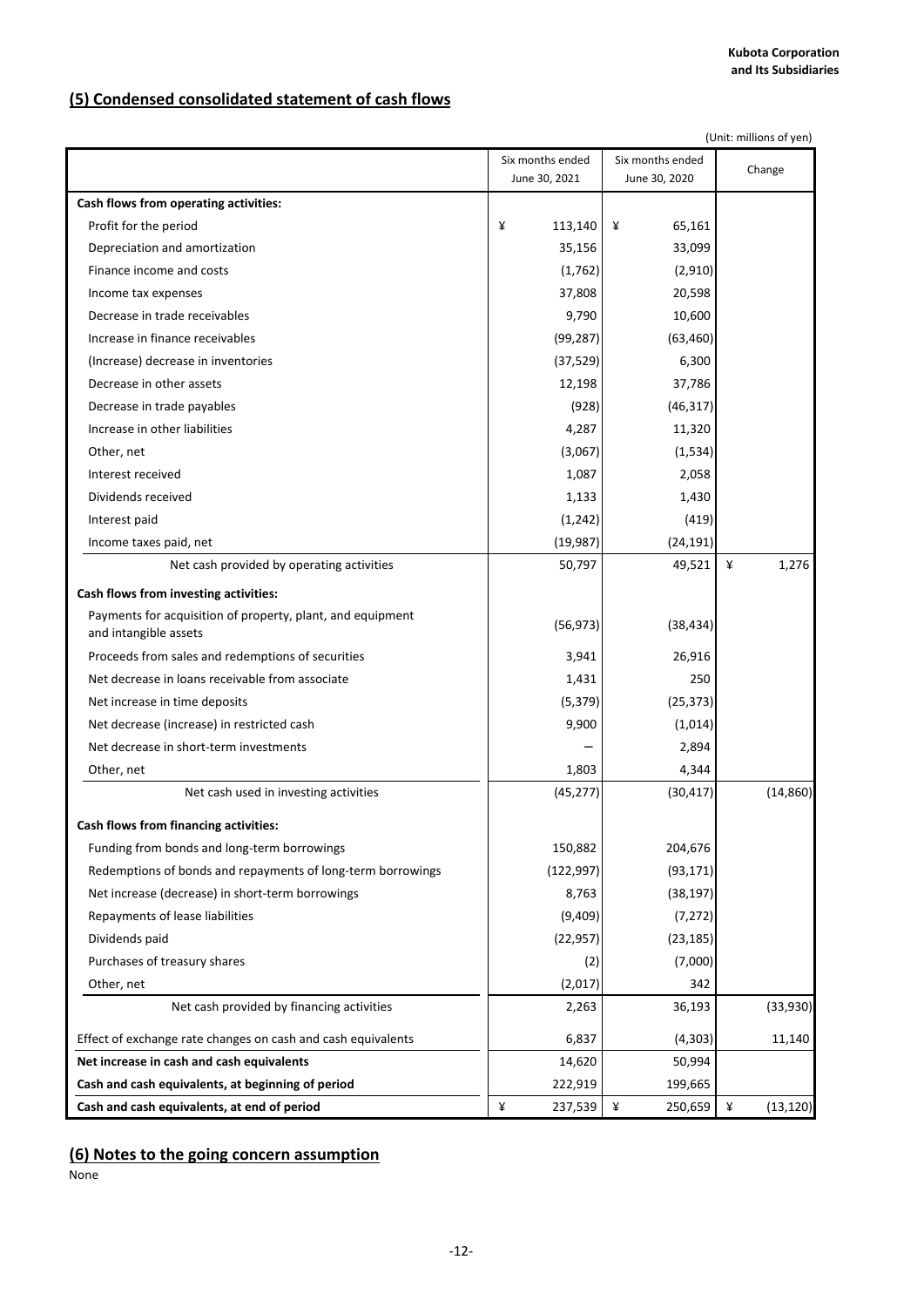## **(7) Consolidated segment information**

### **a) Reportable segments**

Information by reportable segment is summarized as follows:

|                                |                           |   |                                   |                        |         |       |        |             |           |   | (Unit: millions of yen) |
|--------------------------------|---------------------------|---|-----------------------------------|------------------------|---------|-------|--------|-------------|-----------|---|-------------------------|
| Six months ended June 30, 2021 |                           |   | Farm &<br>Industrial<br>Machinery | Water &<br>Environment |         | Other |        | Adjustments |           |   | Consolidated            |
| Revenue                        | <b>External customers</b> | ¥ | 941,275                           | ¥                      | 146,551 | ¥     | 13,579 | ¥           |           | ¥ | 1,101,405               |
|                                | Intersegment              |   | 92                                |                        | 724     |       | 14,569 |             | (15, 385) |   |                         |
|                                | Total                     |   | 941,367                           |                        | 147,275 |       | 28.148 |             | (15, 385) |   | 1,101,405               |
| Operating profit               |                           | ¥ | 143,935                           | ¥                      | 13,190  | ¥     | 1,625  |             | (11, 202) | ¥ | 147,548                 |

#### (Unit: millions of yen)

(Unit: millions of yen)

| Six months ended June 30, 2020 |                           | Farm &<br>Industrial<br>Machinery |         | Water &<br>Environment |         | Other |        | Adjustments |           | Consolidated |         |
|--------------------------------|---------------------------|-----------------------------------|---------|------------------------|---------|-------|--------|-------------|-----------|--------------|---------|
| Revenue                        | <b>External customers</b> | ¥                                 | 719,147 | ¥                      | 150,326 | ¥     | 14,697 |             |           | ¥            | 884,170 |
|                                | Intersegment              |                                   | 137     |                        | 535     |       | 13,245 |             | (13, 917) |              |         |
|                                | Total                     |                                   | 719,284 |                        | 150,861 |       | 27,942 |             | (13, 917) |              | 884,170 |
| Operating profit               |                           |                                   | 87,197  | ¥                      | 9.904   | ¥     | 1,482  |             | (16, 913) | ¥            | 81,670  |

Notes:

- 1. Adjustments include the items, such as the elimination of intersegment transfers and corporate expenses, which are not allocated to any particular reportable segment. The corporate expenses included in Adjustments consist mainly of expenses of the administration department, basic research expenses, and foreign exchange gains or losses incurred in Kubota Corporation.
- 2. The aggregated amounts of operating profit are equal to those presented in the condensed consolidated statement of profit or loss. Please refer to the condensed consolidated statement of profit or loss for the reconciliation of operating profit to profit before income taxes.
- 3. Intersegment transfers are recorded at values that approximate market prices.
- 4. Beginning with the current consolidated fiscal year, in conformity with the change in the business reporting structure of the Company, the amounts related to "Financial services businesses" are reported in the "Farm & Industrial Machinery" segment, whereas they were formerly reported in the "Other" segment. The information for the same period in the prior year has been retrospectively adjusted to conform to the current fiscal year's presentation.

### **b) Geographic information**

Information about revenue from external customers by location is summarized as follows:

|                    |                  |           |                  | , עוויס ערווווווטווס (ערווו |
|--------------------|------------------|-----------|------------------|-----------------------------|
|                    | Six months ended |           | Six months ended |                             |
|                    | June 30, 2021    |           | June 30, 2020    |                             |
| Japan              | ¥                | 302,545   | ¥                | 290,193                     |
| North America      |                  | 394,654   |                  | 300,361                     |
| Europe             |                  | 147,374   |                  | 108,788                     |
| Asia outside Japan |                  | 216,827   |                  | 161,160                     |
| Other areas        |                  | 40,005    |                  | 23,668                      |
| Total              | ¥                | 1,101,405 | ¥                | 884,170                     |

Notes:

- 1. Revenue from North America included that from the United States of ¥343,158 million and ¥270,045 million for the six months ended June 30, 2021 and 2020, respectively.
- 2. There was no single customer from whom revenue exceeded 10% or more of total consolidated revenue of the Company.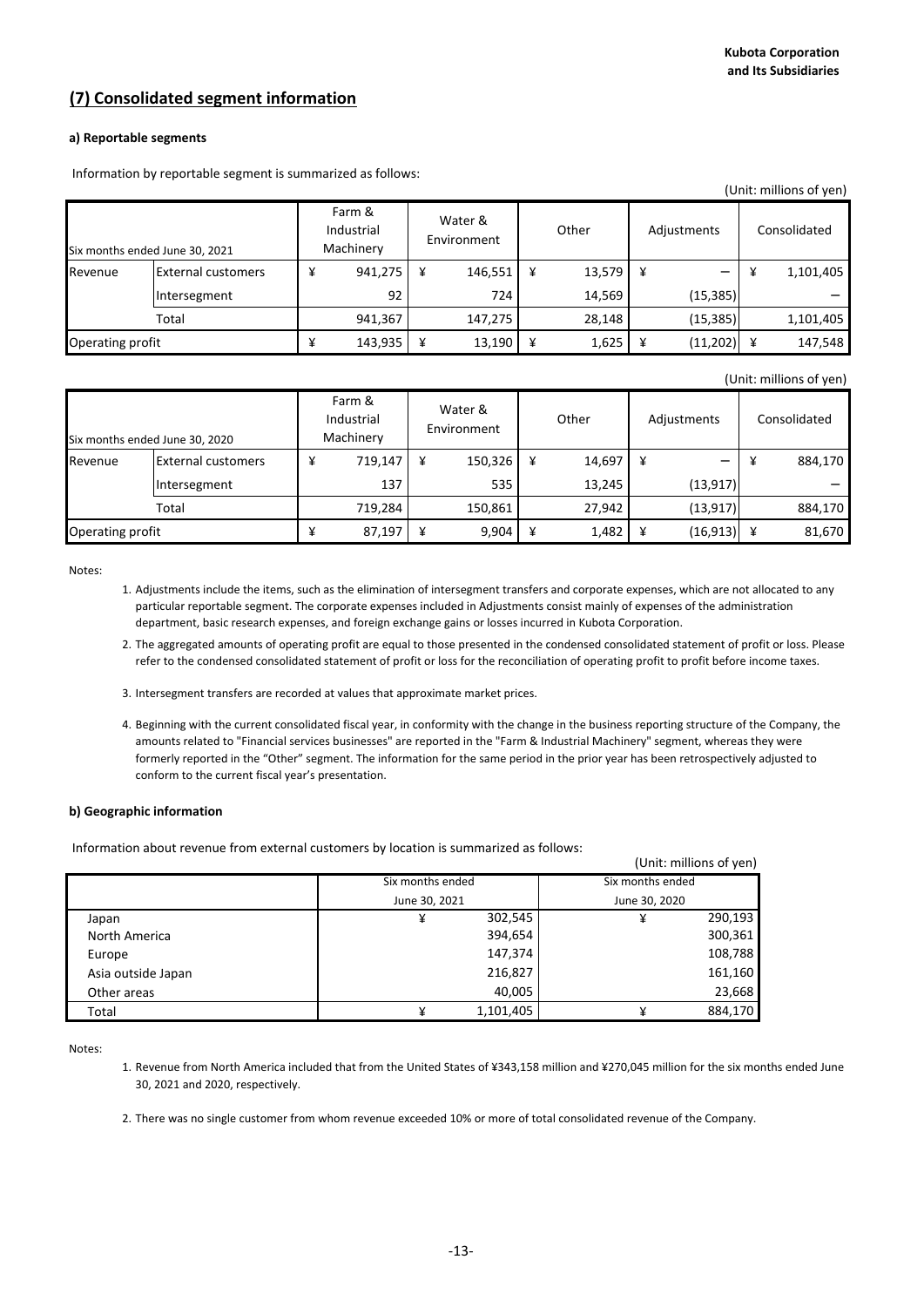# **(8) Consolidated revenue by product group**

(Unit: millions of yen)

|                                           | Six months ended<br>June 30, 2021 |       |   | Six months ended<br>June 30, 2020 |       | Change       |        |
|-------------------------------------------|-----------------------------------|-------|---|-----------------------------------|-------|--------------|--------|
|                                           | Amount                            | %     |   | Amount                            | %     | Amount       | %      |
| <b>Farm Equipment and Engines</b>         | ¥<br>749,300                      | 68.1  | ¥ | 583,956                           | 66.0  | ¥<br>165,344 | 28.3   |
| Domestic                                  | 143,964                           |       |   | 129,099                           |       | 14,865       | 11.5   |
| Overseas                                  | 605,336                           |       |   | 454,857                           |       | 150,479      | 33.1   |
| <b>Construction Machinery</b>             | 191,975                           | 17.4  |   | 135,191                           | 15.3  | 56,784       | 42.0   |
| Domestic                                  | 16,442                            |       |   | 15,501                            |       | 941          | 6.1    |
| Overseas                                  | 175,533                           |       |   | 119,690                           |       | 55,843       | 46.7   |
| Farm & Industrial Machinery               | 941,275                           | 85.5  |   | 719,147                           | 81.3  | 222,128      | 30.9   |
| Domestic                                  | 160,406                           | 14.6  |   | 144,600                           | 16.3  | 15,806       | 10.9   |
| Overseas                                  | 780,869                           | 70.9  |   | 574,547                           | 65.0  | 206,322      | 35.9   |
| Pipe- and Infrastructure-related Products | 82,389                            | 7.5   |   | 90,325                            | 10.2  | (7,936)      | (8.8)  |
| Domestic                                  | 69,152                            |       |   | 75,393                            |       | (6, 241)     | (8.3)  |
| Overseas                                  | 13,237                            |       |   | 14,932                            |       | (1,695)      | (11.4) |
| <b>Environment-related Products</b>       | 64,162                            | 5.8   |   | 60,001                            | 6.8   | 4,161        | 6.9    |
| Domestic                                  | 59,431                            |       |   | 55,519                            |       | 3,912        | 7.0    |
| Overseas                                  | 4,731                             |       |   | 4,482                             |       | 249          | 5.6    |
| Water & Environment                       | 146,551                           | 13.3  |   | 150,326                           | 17.0  | (3, 775)     | (2.5)  |
| Domestic                                  | 128,583                           | 11.7  |   | 130,912                           | 14.8  | (2,329)      | (1.8)  |
| Overseas                                  | 17,968                            | 1.6   |   | 19,414                            | 2.2   | (1, 446)     | (7.4)  |
| Other                                     | 13,579                            | 1.2   |   | 14,697                            | 1.7   | (1, 118)     | (7.6)  |
| Domestic                                  | 13,556                            | 1.2   |   | 14,681                            | 1.7   | (1, 125)     | (7.7)  |
| Overseas                                  | 23                                | 0.0   |   | 16                                | 0.0   | 7            | 43.8   |
| Total                                     | ¥<br>1,101,405                    | 100.0 | ¥ | 884,170                           | 100.0 | ¥<br>217,235 | 24.6   |
| Domestic                                  | 302,545                           | 27.5  |   | 290,193                           | 32.8  | 12,352       | 4.3    |
| Overseas                                  | 798,860                           | 72.5  |   | 593,977                           | 67.2  | 204,883      | 34.5   |

Note:

Beginning with the current consolidated fiscal year, in conformity with the change in the business reporting structure of the Company, the amounts related to "Financial services businesses" are reported in the "Farm Equipment and Engines" segment, whereas they were formerly reported in the "Other" segment. The information for the same period in the prior year has been retrospectively adjusted to conform to the current fiscal year's presentation.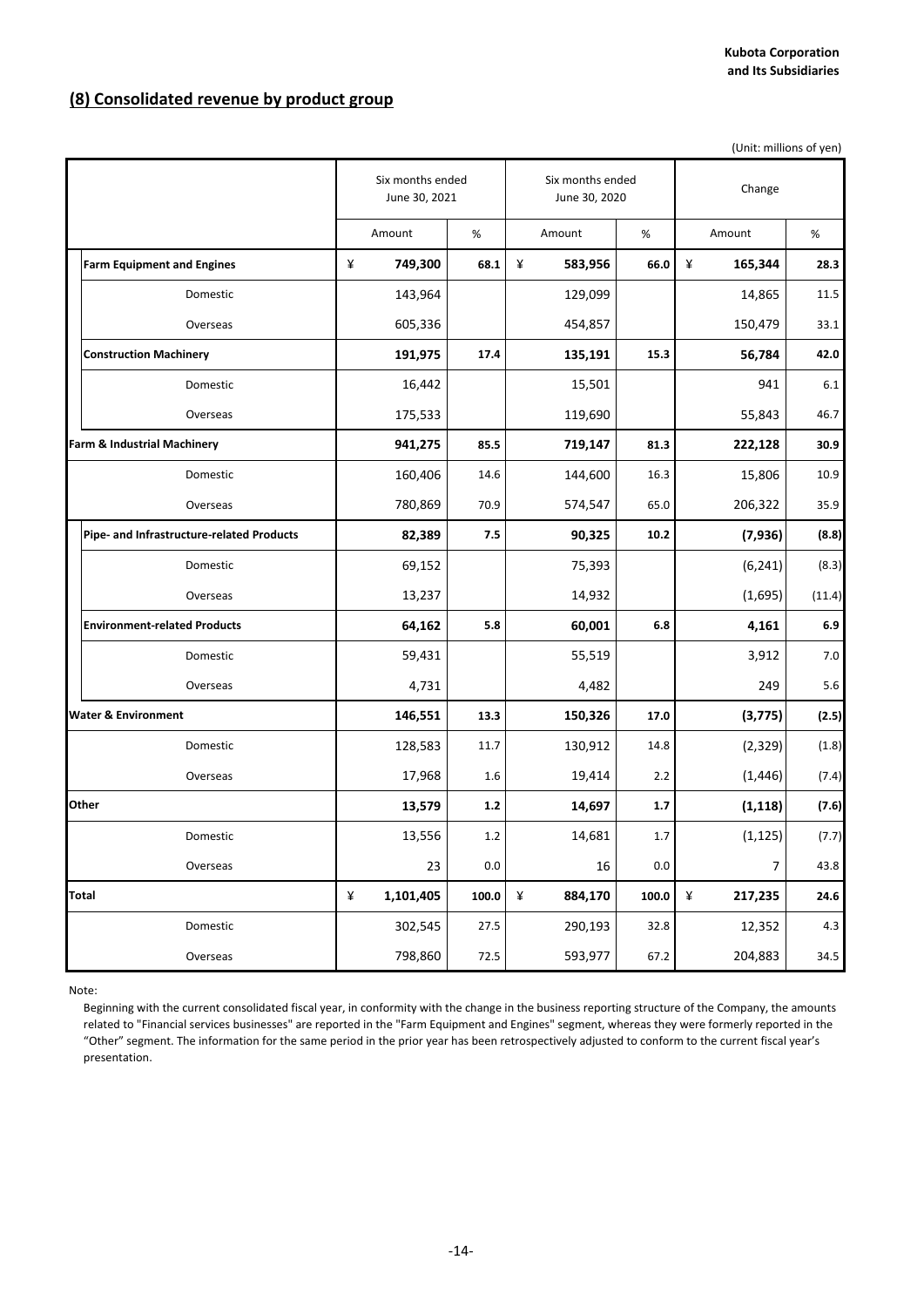# **(9) Anticipated consolidated revenue by reportable segment**

|                             |                              |         |       |             |                             |       |   | (Unit: billions of yen) |       |  |  |
|-----------------------------|------------------------------|---------|-------|-------------|-----------------------------|-------|---|-------------------------|-------|--|--|
|                             | Year ending<br>Dec. 31, 2021 |         |       |             | Year ended<br>Dec. 31, 2020 |       |   | Change                  |       |  |  |
|                             |                              | Amount  | $\%$  | Amount<br>% |                             |       |   | Amount                  | $\%$  |  |  |
| Domestic                    | ¥                            | 310.0   |       | ¥           | 292.9                       |       | ¥ | 17.1                    | 5.8   |  |  |
| Overseas                    |                              | 1,490.0 |       |             | 1,216.2                     |       |   | 273.8                   | 22.5  |  |  |
| Farm & Industrial Machinery |                              | 1,800.0 | 83.7  |             | 1,509.1                     | 81.4  |   | 290.9                   | 19.3  |  |  |
| Domestic                    |                              | 276.0   |       |             | 274.0                       |       |   | 2.0                     | 0.7   |  |  |
| Overseas                    |                              | 44.0    |       |             | 41.8                        |       |   | 2.2                     | $5.2$ |  |  |
| Water & Environment         |                              | 320.0   | 14.9  |             | 315.8                       | 17.0  |   | 4.2                     | 1.3   |  |  |
| Domestic                    |                              | 30.0    |       |             | 28.3                        |       |   | 1.7                     | 5.9   |  |  |
| Overseas                    |                              | 0.0     |       |             | 0.0                         |       |   |                         |       |  |  |
| Other                       |                              | 30.0    | 1.4   |             | 28.3                        | 1.6   |   | $1.7\,$                 | 5.8   |  |  |
| Total                       | ¥                            | 2,150.0 | 100.0 | ¥           | 1,853.2                     | 100.0 | ¥ | 296.8                   | 16.0  |  |  |

| Domestic | 616.0   | 28.7 | 595.2<br>$\mathbf{v}$ | 221<br>ـ ـ ـ ب | 20.8  | n F<br>ر.ر |
|----------|---------|------|-----------------------|----------------|-------|------------|
| Overseas | 1,534.0 | 71.3 | 1,258.0               | 67.9           | 276.0 | 21.9       |

Note:

Beginning with the current consolidated fiscal year, in conformity with the change in the business reporting structure of the Company, the amounts related to a part of its businesses will be reported in the "Farm & Industrial Machinery" segment, whereas they were formerly reported in the "Other" segment. Therefore, the information for the forecast and result of sales on this page have been adjusted to the new segmentation.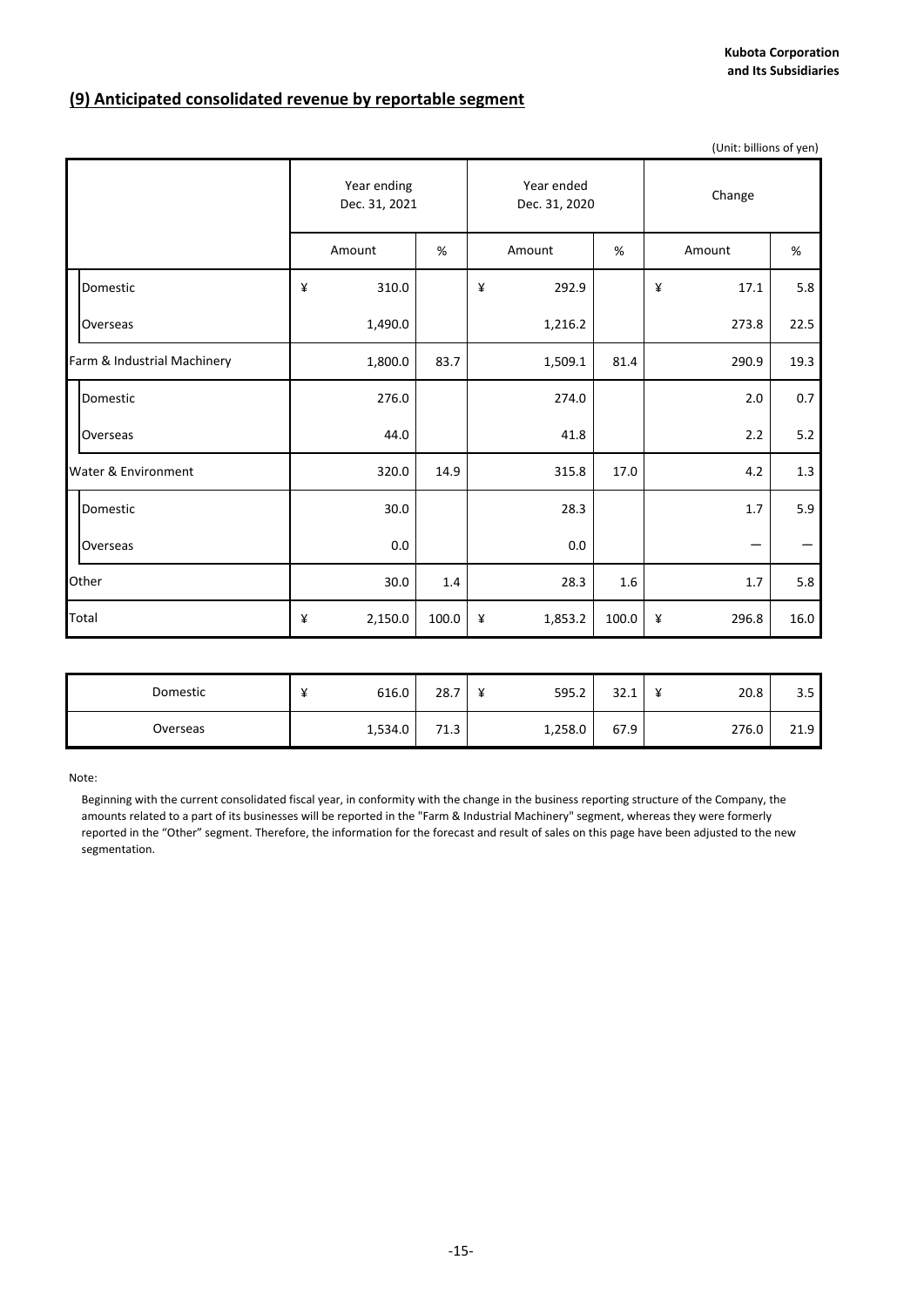# **4. Results of operations for the three months ended June 30, 2021**

# **(1) Condensed consolidated statement of profit or loss**

| (Unit: millions of yen, except earnings per share)                       |   |                                     |       |   |                                     |       |   |           |      |
|--------------------------------------------------------------------------|---|-------------------------------------|-------|---|-------------------------------------|-------|---|-----------|------|
|                                                                          |   | Three months ended<br>June 30, 2021 |       |   | Three months ended<br>June 30, 2020 |       |   | Change    |      |
|                                                                          |   | Amount                              | $\%$  |   | Amount                              | %     |   | Amount    | %    |
|                                                                          |   |                                     |       |   |                                     |       |   |           |      |
| Revenue                                                                  | ¥ | 563,719                             | 100.0 | ¥ | 444,627                             | 100.0 | ¥ | 119,092   | 26.8 |
| Cost of sales                                                            |   | (398, 995)                          |       |   | (312, 295)                          |       |   | (86, 700) |      |
| Selling, general, and administrative expenses                            |   | (94, 682)                           |       |   | (78, 289)                           |       |   | (16, 393) |      |
| Other income                                                             |   | 1,270                               |       |   | 1,173                               |       |   | 97        |      |
| Other expenses                                                           |   | (1, 487)                            |       |   | (4,004)                             |       |   | 2,517     |      |
| Operating profit                                                         |   | 69,825                              | 12.4  |   | 51,212                              | 11.5  |   | 18,613    | 36.3 |
| Finance income                                                           |   | 1,703                               |       |   | 2,719                               |       |   | (1,016)   |      |
| Finance costs                                                            |   | (437)                               |       |   | (540)                               |       |   | 103       |      |
| Profit before income taxes                                               |   | 71,091                              | 12.6  |   | 53,391                              | 12.0  |   | 17,700    | 33.2 |
| Income tax expenses                                                      |   | (16, 427)                           |       |   | (12, 509)                           |       |   | (3,918)   |      |
| Share of profits of investments accounted for<br>using the equity method |   | 1,009                               |       |   | 1,051                               |       |   | (42)      |      |
| Profit for the period                                                    | ¥ | 55,673                              | 9.9   | ¥ | 41,933                              | 9.4   | ¥ | 13,740    | 32.8 |
|                                                                          |   |                                     |       |   |                                     |       |   |           |      |
| Profit attributable to:                                                  |   |                                     |       |   |                                     |       |   |           |      |
| Owners of the parent                                                     | ¥ | 50,909                              | 9.0   | ¥ | 38,814                              | 8.7   | ¥ | 12,095    | 31.2 |
| Noncontrolling interests                                                 |   | 4,764                               | 0.9   |   | 3,119                               | 0.7   |   | 1,645     | 52.7 |
|                                                                          |   |                                     |       |   |                                     |       |   |           |      |
| Earnings per share attributable to owners of the parent:                 |   |                                     |       |   |                                     |       |   |           |      |
| <b>Basic</b>                                                             | ¥ | 42.14                               |       | ¥ | 31.87                               |       |   |           |      |

Diluted - -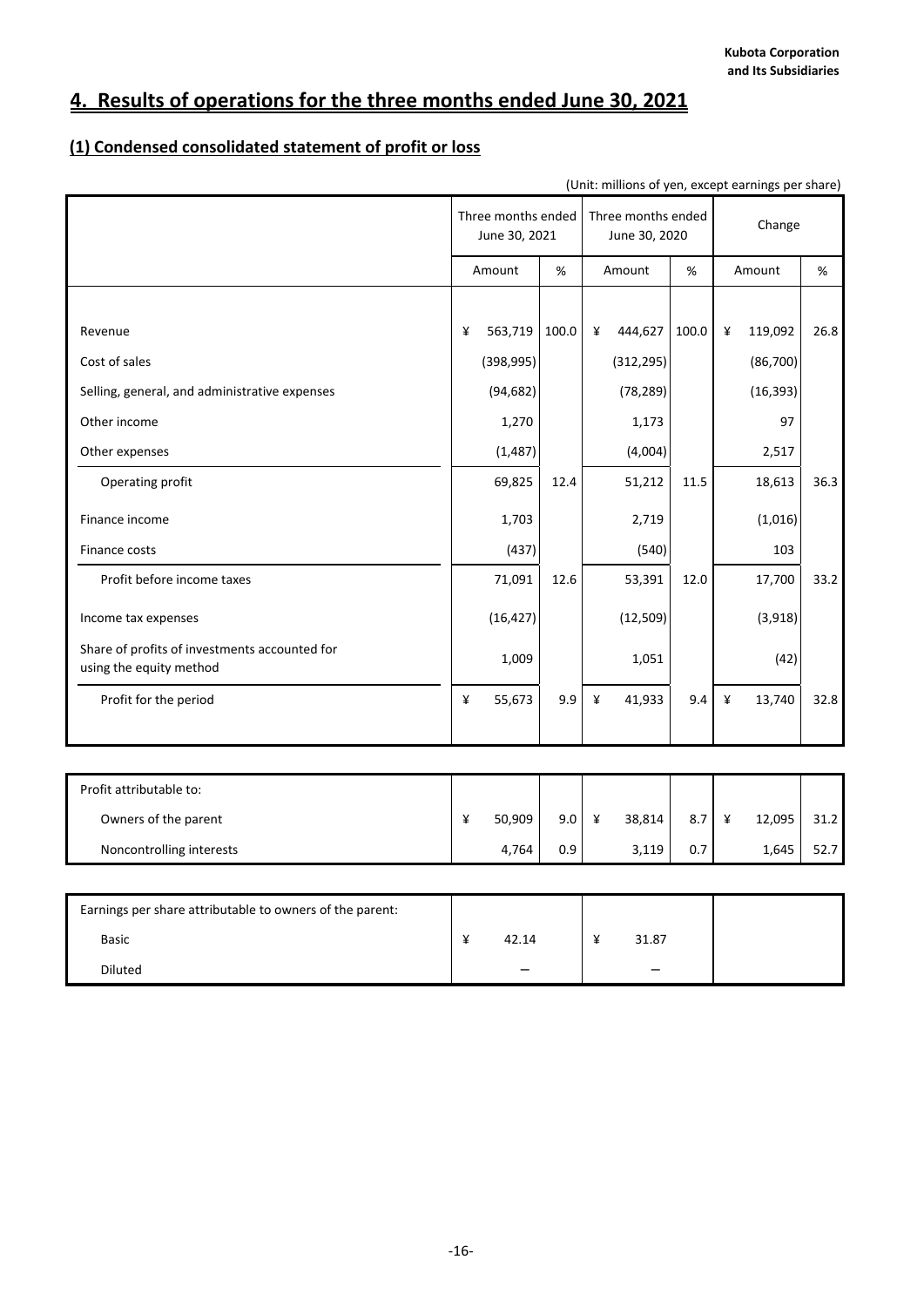## **(2) Consolidated segment information**

### **a) Reportable segments**

Information by reportable segment is summarized as follows:

|                                  |                           |   |                                   |                        |        |       |        |             |          |   | (Unit: millions of yen) |
|----------------------------------|---------------------------|---|-----------------------------------|------------------------|--------|-------|--------|-------------|----------|---|-------------------------|
| Three months ended June 30, 2021 |                           |   | Farm &<br>Industrial<br>Machinery | Water &<br>Environment |        | Other |        | Adjustments |          |   | Consolidated            |
| Revenue                          | <b>External customers</b> | ¥ | 496,822                           | ¥                      | 60,850 | ¥     | 6,047  | ¥           |          | ¥ | 563,719                 |
|                                  | Intersegment              |   | 27                                |                        | 221    |       | 7,433  |             | (7,681)  |   |                         |
|                                  | Total                     |   | 496,849                           |                        | 61,071 |       | 13.480 |             | (7,681)  |   | 563,719                 |
| Operating profit                 |                           | ¥ | 75,850                            | ¥                      | 693    | ¥     | 615    |             | (7, 333) | ¥ | 69,825                  |

(Unit: millions of yen)

|                  | Three months ended June 30, 2020 | Farm &<br>Industrial<br>Machinery |         | Water &<br>Environment |        | Other |        | Adjustments |          | Consolidated |         |
|------------------|----------------------------------|-----------------------------------|---------|------------------------|--------|-------|--------|-------------|----------|--------------|---------|
| Revenue          | <b>External customers</b>        | ¥                                 | 372,177 | ¥                      | 65,474 | ¥     | 6,976  |             |          | ¥            | 444,627 |
|                  | Intersegment                     |                                   | 94      |                        | 264    |       | 6,223  |             | (6, 581) |              |         |
|                  | Total                            |                                   | 372,271 |                        | 65,738 |       | 13,199 |             | (6, 581) |              | 444.627 |
| Operating profit |                                  |                                   | 56,674  | ¥                      | 1,606  | ¥     | 514    | ¥           | (7,582)  | ¥            | 51,212  |

Notes:

- 1. Adjustments include the items, such as the elimination of intersegment transfers and corporate expenses, which are not allocated to any particular reportable segment. The corporate expenses included in Adjustments consist mainly of expenses of the administration department, basic research expenses, and foreign exchange gains or losses incurred in Kubota Corporation.
- 2. The aggregated amounts of operating profit are equal to those presented in the condensed consolidated statement of profit or loss. Please refer to the condensed consolidated statement of profit or loss for the reconciliation of operating profit to profit before income taxes.
- 3. Intersegment transfers are recorded at values that approximate market prices.
- 4. Beginning with the current consolidated fiscal year, in conformity with the change in the business reporting structure of the Company, the amounts related to "Financial services businesses" are reported in the "Farm & Industrial Machinery" segment, whereas they were formerly reported in the "Other" segment. The information for the same period in the prior year has been retrospectively adjusted to conform to the current fiscal year's presentation.

### **b) Geographic information**

Information about revenue from external customers by location is summarized as follows:

|                    | miormation about revenue from external customers by location is summarized as follows. |                         |
|--------------------|----------------------------------------------------------------------------------------|-------------------------|
|                    |                                                                                        | (Unit: millions of yen) |
|                    | Three months ended                                                                     | Three months ended      |
|                    | June 30, 2021                                                                          | June 30, 2020           |
| Japan              | 142,506<br>¥                                                                           | 140,166<br>¥            |
| North America      | 214,416                                                                                | 151,248                 |
| Europe             | 77,545                                                                                 | 49,291                  |
| Asia outside Japan | 110,655                                                                                | 91,035                  |
| Other areas        | 18,597                                                                                 | 12,887                  |
| Total              | 563,719<br>¥                                                                           | 444,627<br>¥            |

Notes:

- 1. Revenue from North America included that from the United States of ¥186,109 million and ¥134,856 million for the three months ended June 30, 2021 and 2020, respectively.
- 2. There was no single customer from whom revenue exceeded 10% or more of total consolidated revenue of the Company.